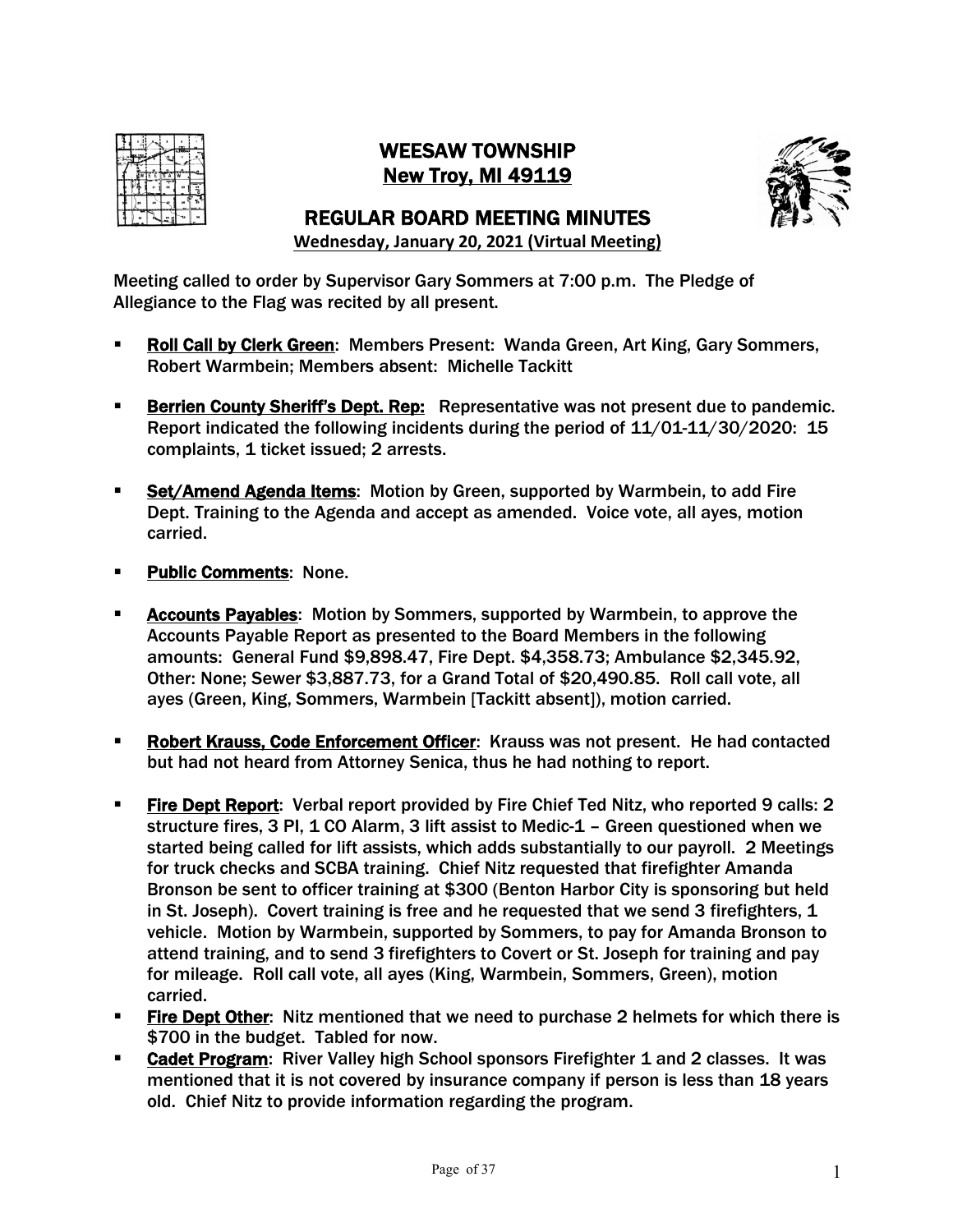- WIX Credit Cards & Resolution: Motion by Warmbein, supported by Sommers, to move forward with acquiring the WIX cards for the Fire Dept. per Resolution presented, and adopt said Resolution 2021-04 Fuel Card Policy Resolution, with option to revise in the future where necessary. Roll call vote, all ayes (Warmbein, Sommers, King, Green), motion carried.
- § Approve Previous Minutes: Motion by Warmbein, supported by King, to approve the Regular Board Meeting Minutes of October 21, 2020, as presented. Voice vote, all ayes, motion carried.
- § Correspondence: A number of correspondence items were received:
	- 12/29/2020 Letters of gratitude from Teri Nitz and Vicki Hauch for election bonus
	- 01/05/2020 Audit proposal increase to \$9100 from Patrick Sage, Kruggel Lawton. Can they do it for \$9000 or less? Motion by Sommers, supported by Warmbein, to approve the audit proposal for up to \$9,000 or less. Roll call vote, all ayes (Warmbein, Sommers, King, Green), motion carried.
	- Request by Joseph Sexton re sell of his father' cemetery lot back to Township for \$440 refund. Motion by Warmbein, supported by King, to buy back the cemetery lot for \$440. Roll call vote, all ayes (Warmbein, King, Sommers, Green), motion carried. Green will cut a check and forward to Mr. Sexton.
	- Richard Southwood request for refund of  $\frac{1}{2}$  month sewer. He says the property has been sold. The Township has not been notified of a property change of hands by any real estate company at this point in time. Motion by Sommers, supported by Warmbein, to deny the refund of ½ month sewer billing, as was requested. Roll call vote, all ayes (Sommers, Warmbein, King, Green), motion carried.
	- Kim Krestan complaint regarding property taxes. There are no retroactive tax refunds provided. She needs to talk with the Assessor regarding her complaint. Board members considering responding to her messages.
	- 2 complaints received regarding property on Browntown Rd.
	- Drain Maintenance Notice for Steven Lozmack property, Blue Jay #046. Sommers will call for cost of project.
	- Letter to Township Board from Elizabeth Palulis regarding a number of properties with blight issues.
	- Green to send another certified letter to owner of property on California Rd. regarding his delinquent Hardship status property.
	- Notification that GRSD has raised its rates from \$5.91/M gals. discharged to \$6.09/M gals. discharged.

Cemetery (New Troy) – there is still a tree down and needing some cleanup in the rear of the cemetery. It is a safety hazard. Warmbein has been slowly working on it, and handyman Green has hauled a number of trailer loads away to Sommers' property for burning.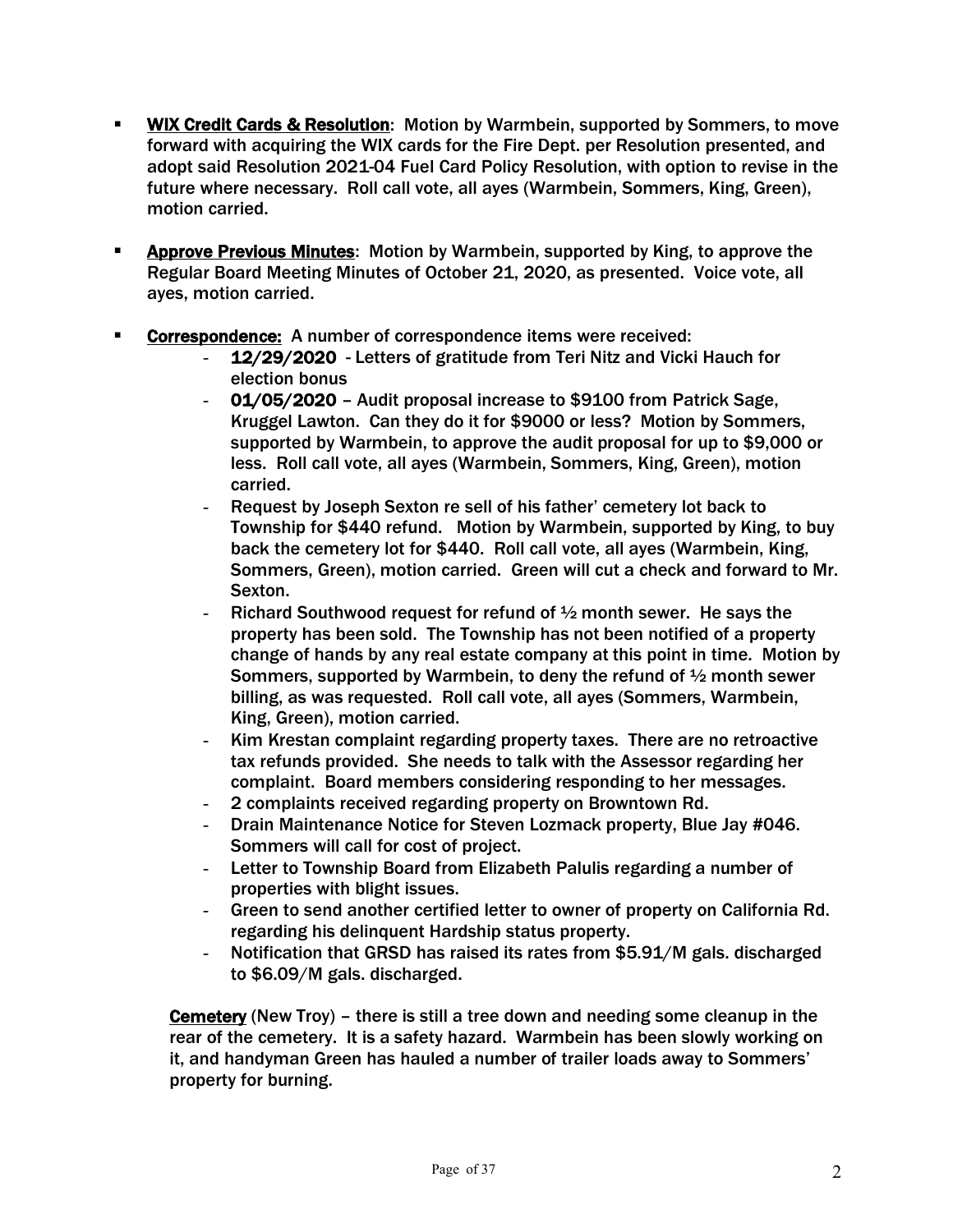Parks Committee: Motion by King, supported by Sommers, to appoint Terry Hanover to the Parks Committee. Voice vote, all ayes, motion carried.

### NEW BUSINESS:

§ Approve March 2021 Board of Review Resolutions: Motion by Sommers, supported by Warmbein, to adopt the three (3) resolutions for the March 2021 Board of Review as follows: Resolution 2021-02 Accepting Letters of Protest from Township Residents . ., Resolution 2021-02 Resolution to Provide for Alternate Starting Dates . . . , Resolutions 2021-03 Updating State Required Poverty Level Income Standards per Property Tax Poverty Exemption Guidelines . . . Roll call vote, all ayes (Sommers, Warmbein, King, Green), motion carried.

### UNFINISHED BUSINESS:

- Atty. Sara Senica Update: Verbal information provided by Atty. Senica in that we will have to hold off on the police officer issue until she gets feedback from the Sheriff's office.
- **EXEDMING THE 2018 ISS 2018 Table issue, and speak with Kaufman about fees to residents regarding** attorney consultation.
- **Public Comments:** Warmbein is attempting to get a 2<sup>nd</sup> quote for the Fire Dept. Safety Audit to be performed.

Motion by Warmbein, supported by Sommers, to pay Fire Chief Nitz for the Zoom fees in the amount of \$15.89. Roll call vote, all ayes (Sommers, Warmbein, King, Green), motion carried.

Brief discussion of budget items. Warmbein suggested a budget workshop for February 3, 2021, 10: a.m., which was planned by the board members.

Adjournment: Motion by Sommers, supported by Green, to adjourn at 8:51 p.m. Voice vote, all ayes, motion carried.

Respectfully submitted,

Wanda Green Clerk

|  |        | m.<br>Ĥ. |   |
|--|--------|----------|---|
|  | ē<br>ė |          |   |
|  |        |          | 븮 |
|  |        |          |   |
|  |        |          |   |

# WEESAW TOWNSHIP New Troy, MI 49119



**Special Board Meeting (Budget Workshop) Wednesday, March 9, 2021**

**CALL TO ORDER**: The Special Meeting (Budget Workshop) was called to order by Supervisor Sommers at 1:30 p.m.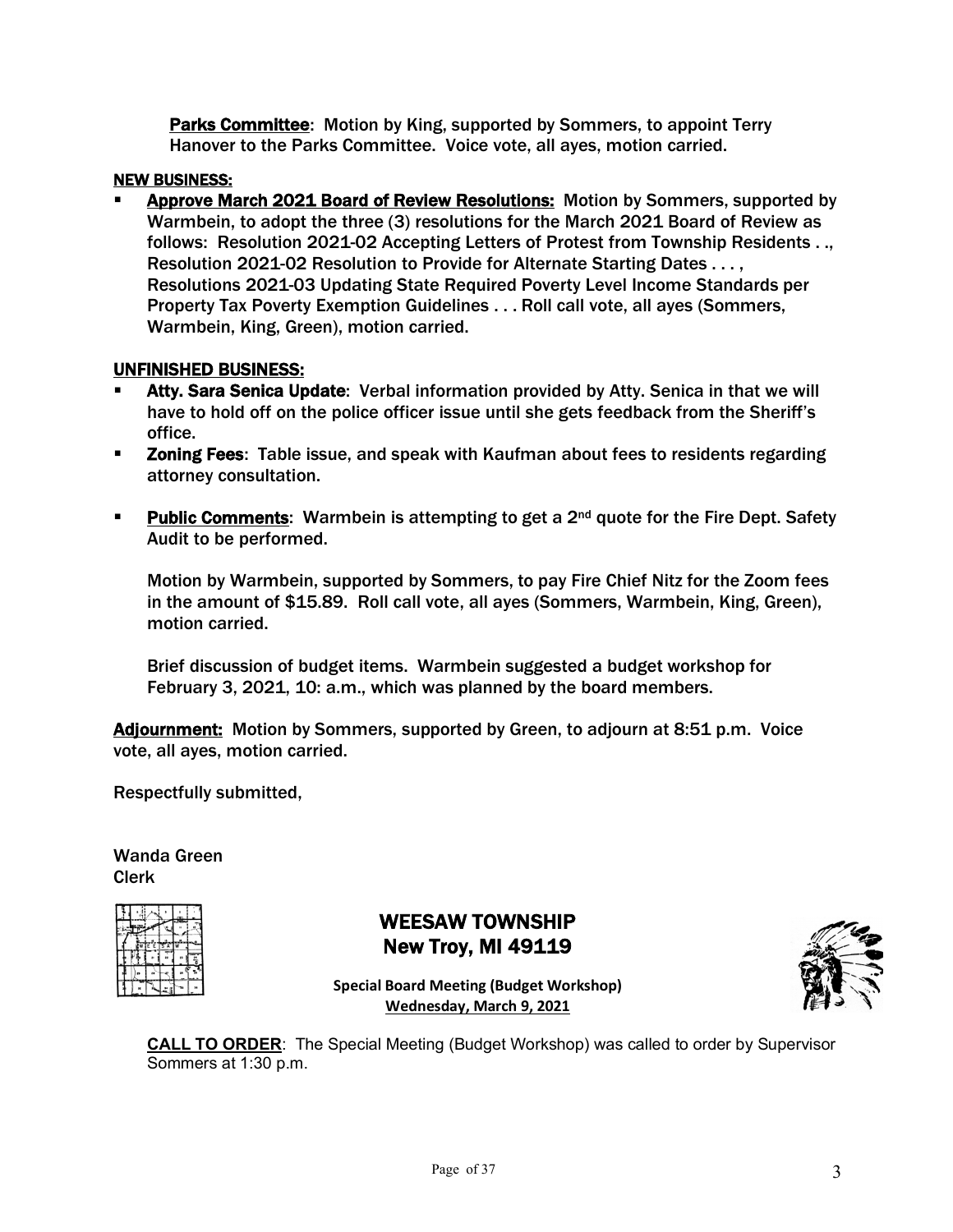**ROLL CALL BY CLERK GREEN**: Members Present: Wanda Green, Art King, Gary Sommers, Robert Warmbein; Absent: Michelle Tackitt

Sommers mentioned that Green had requested the support packets for Clerk and the Treasurer from MTA. They have not responded.

**BUDGET**: **Road Millage**: The board went thru the roads millage spreadsheet and inserted amounts that we had received from BC Road Dept. and other amounts as apropos.

**Lynn St. Assessment District**: Green had contacted the bank and was informed that this assessment district had been paid off over a year ago. Green will contact the Assessor and see if there isn't one more year of assessment monies to be collected. The board assigned numbers to the line items. Lynn St. owes an amount to the General Fund so any monies received would probably repay the General Fund. Any amount over the debt would remain in the Lynn St. fund.

**Cemetery Trust Fund**: This account was assigned line item numbers as apropos. The board will look into the purchase of a columberian for the New Troy Cemetery to see if it is feasible and also if it is cost-effective.

**Ambulance Fund**: Numbers were assigned based upon present amounts. We have not been told there would again be an increase in the monthly payment amounts.

**Other**: Green will contact Olson Electric to see how much it would cost to replace the light fixtures in the Township Hall. The board went through the General Fund Budgets again and changed a number of amounts to bring it in line with revenues.

**Public Comments**: There weren't any audience members present.

**Adjourn**: Motion by Green, supported by King, to adjourn the meeting at 4:18 p.m. Voice vote, all ayes, motion carried.

Respectfully submitted,

Wanda Green, Clerk

Next Budget Workshop Scheduled: 03/22/2021, 9:30 a.m.

|  |  | 告 |
|--|--|---|
|  |  |   |
|  |  |   |

# WEESAW TOWNSHIP New Troy, MI 49119



**Special Board Meeting (Budget Workshop) Wednesday, March 22, 2021**

**CALL TO ORDER**: The Special Meeting (Budget Workshop) was called to order by Supervisor Sommers at 2:00 p.m.

**ROLL CALL BY CLERK GREEN**: Members Present: Wanda Green, Art King, Gary Sommers, Robert Warmbein; Absent: Michelle Tackitt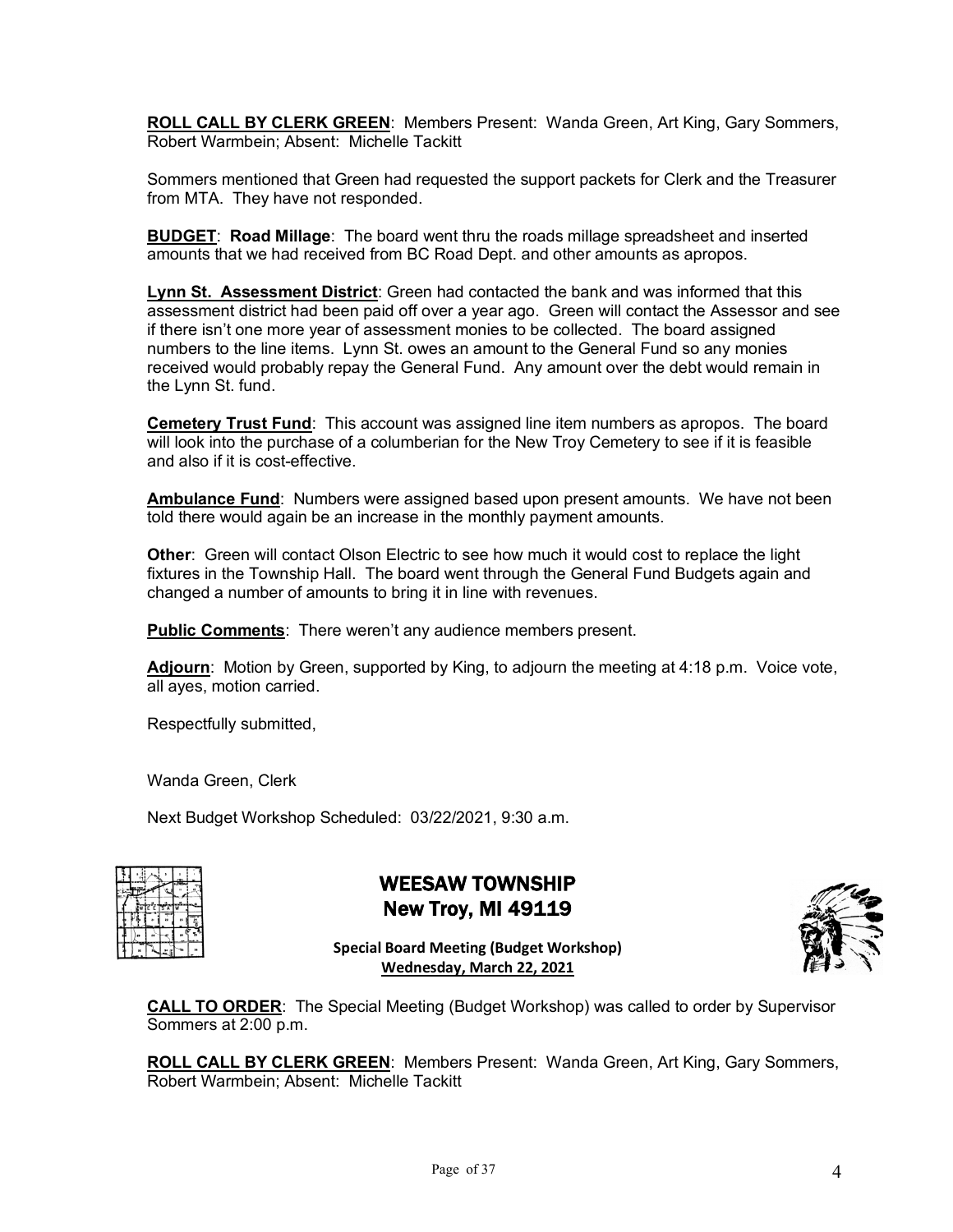**BUDGET**: **Road Millage**: The board went thru the roads millage spreadsheet and inserted amounts that we had received from BC Road Dept. and other amounts as apropos.

**Lynn St. Assessment District**: Green had contacted the bank and was informed that this assessment district had been paid off over a year ago. Green will contact the Assessor and see if there isn't one more year of assessment monies to be collected. The board assigned numbers to the line items. Lynn St. owes an amount to the General Fund so any monies received would probably repay the General Fund. Any amount over the debt would remain in the Lynn St. fund.

**Cemetery Trust Fund**: This account was assigned line item numbers as apropos. The board will look into the purchase of a columberian for the New Troy Cemetery to see if it is feasible and also if it is cost-effective.

**Ambulance Fund**: Numbers were assigned based upon present amounts. We have not been told there would again be an increase in the monthly payment amounts.

**Other**: Green will contact Olson Electric to see how much it would cost to replace the light fixtures in the Township Hall. The board went through the General Fund Budgets again and changed a number of amounts to bring it in line with revenues.

**Public Comments**: There weren't any audience members present.

**Adjourn**: Motion by Green, supported by King, to adjourn the meeting at 4:18 p.m. Voice vote, all ayes, motion carried.

Respectfully submitted,

Wanda Green, Clerk

Next Budget Workshop Scheduled: 03/22/2021, 9:30 a.m.

|  |  | ÷ |
|--|--|---|
|  |  |   |
|  |  |   |

WEESAW TOWNSHIP New Troy, MI 49119



**Special Board Meeting (Budget Workshop) Tuesday, March 23, 2021**

**CALL TO ORDER**: The Special Meeting (Budget Workshop) was called to order by Supervisor Sommers at 2:00 p.m.

**ROLL CALL BY CLERK GREEN**: Members Present: Wanda Green, Art King, Gary Sommers, Robert Warmbein; Members Absent: Michelle Tackitt

**BUDGET**: **Road Millage**: This was a final budget workshop prior to the upcoming Annual Meeting on Saturday, 3/27/2021.

**Final Review of Budgets**: The board members present went through all the various work center budgets and made changes where apropos. There were not many changes to be made. The board also reviewed the other budgets, end-of-year documents and updated them as well.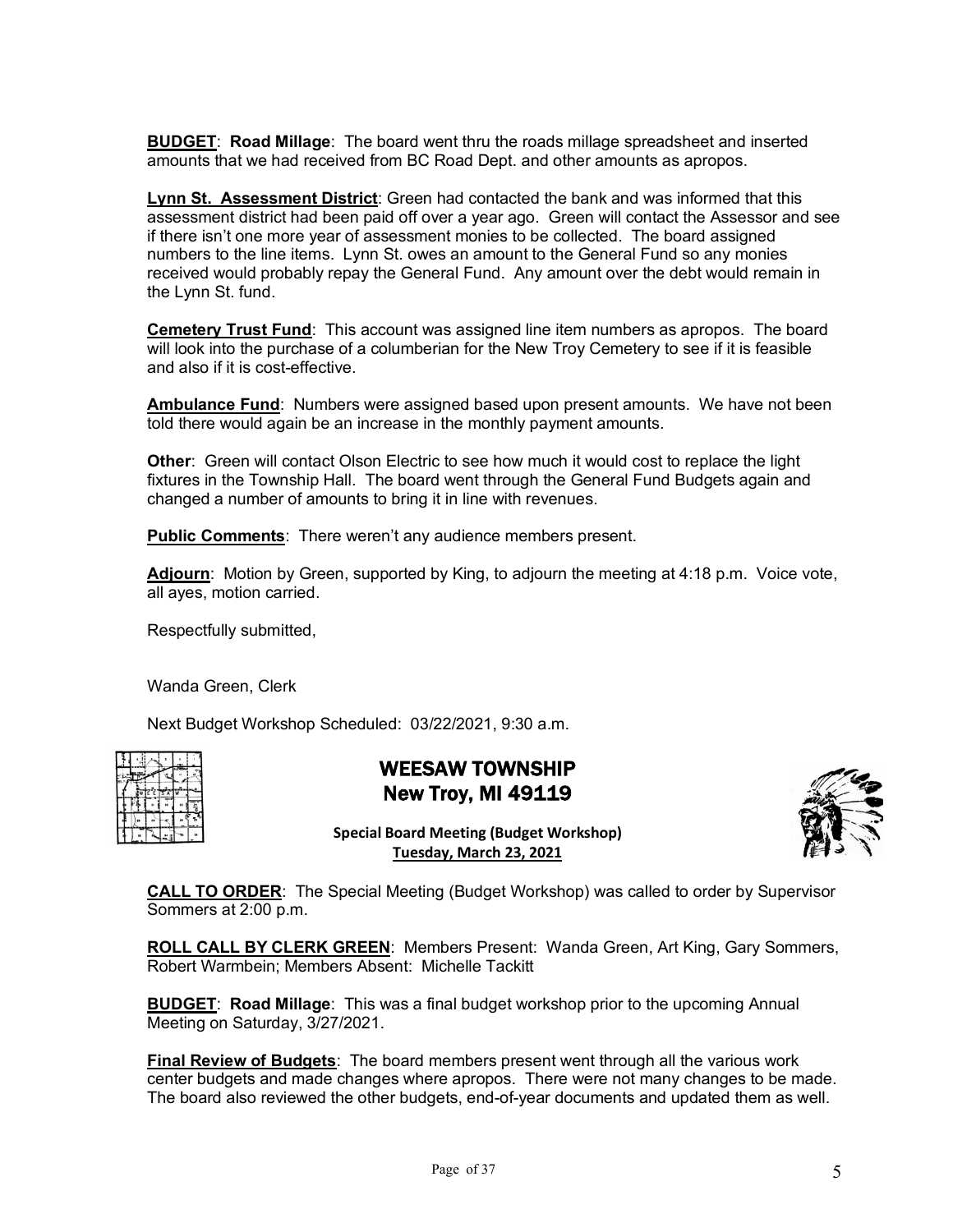Clerk will make the changes and have them ready for the Annual Meeting for review by the township citizens present at that time.

**Public Comments**: Comment regarding required posting of special meetings on the website. Clerk will attempt to ensure that this is carried out in the future

**Adjourn**: Motion by Sommers, supported by Warmbein, to adjourn the meeting at 4:09 p.m. Voice vote, all ayes, motion carried.

Respectfully submitted,

Wanda Green Clerk

**Annual Meeting**: Saturday, March 27, 2021; budget adoption, other budget documentation adoption meeting Wednesday, March 31. 2021.



# WEESAW TOWNSHIP New Troy, MI 49119



### **Special Board Meeting Wednesday, March 31, 2021**

**CALL TO ORDER**: The Special Meeting was called to order by Supervisor Sommers at 10:00 a.m.

**ROLL CALL BY CLERK GREEN**: Members Present: Wanda Green, Art King, Gary Sommers, Robert Warmbein; Members Absent: Michelle Tackitt

#### **Agenda Items**:

- **Amendment(s) to FY 2020-21 Cost Center**: After review of the 2020-21 Budget vs. Actual report provided by Clerk Green, all cost centers were within budgeted amounts, thus none of the cost center numbers needed to be amended.
- **Adoption of FY 2021-22 Resolution #2021-07 General Appropriations Act:** Motion by Warmbein, supported by King, to approve adoption of the General Appropriations Act #2021-07 as presented. Roll call vote, 4 ayes (Sommers, Warmbein, King, Green – Tackitt absent), motion carried.
- **Adoption of FY 2021-22 Resolution #2021-08 Fund Equity Transfers to Various Township Budgets:** Motion by King, supported by Warmbein, to adopt Resolution 2021-08, Fund Equity Transfers to Various Township Budgets (to be attached to the FY 2021-22 Budgets packet). Roll call vote, 4 ayes (Green, Warmbein, King, Sommers – Tackitt absent), motion carried. A Fire Dept. spending limit of \$150 is addressed in this resolution.
- **Adoption of FY 2021-22 Budgets:** Motion by Warmbein, supported by King, to adopt the FY-2021-22 Budgets which included a minor change in wording for the Cemetery Trust Fund under Expense (verbiage has now been slightly revised to read "Potential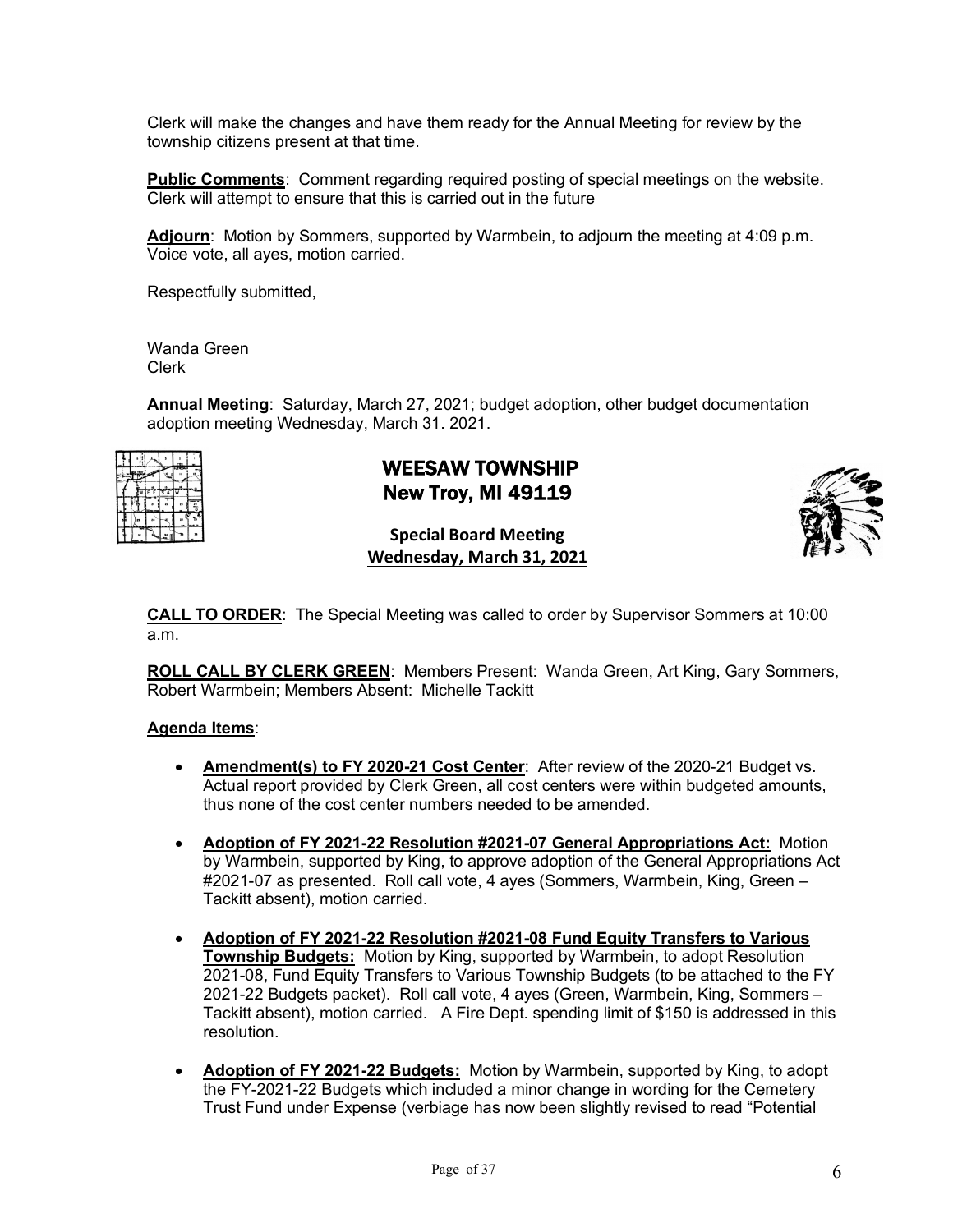Cemetery Land Clear, Layout, Fence, Columbarium, Land Purch."), roll call vote, 4 ayes (Warmbein, King, Sommers, Green – Tackitt absent), motion carried.

- **Approve FY 2021-22 Board Meeting Dates:** Motion by King, supported by Warmbein, to approve the meeting dates as presented. Roll call vote, all ayes, motion carried.
- **Move Forward with Interview for Receptionist/General Office/Sewer Clerk:** Amanda Bronson has provided an employment application for this position. An interview was set for Tuesday, April 6, 2021, at 6:00 p.m. in order to accommodate several board members who otherwise would not be able to attend.

**Public Comments**: No public. No comments

Adjourn: Motion by Warmbein, supported by King, to adjourn the meeting at 12:04 p.m. Voice vote, all ayes, motion carried.

Respectfully submitted,

Wanda Green Clerk

|  |  | ×, |   |
|--|--|----|---|
|  |  |    |   |
|  |  |    | ő |
|  |  |    |   |
|  |  |    |   |

# WEESAW TOWNSHIP New Troy, MI 49119



**Special Board Meeting (Budget Workshop) Wednesday, February 10, 2021**

**CALL TO ORDER**: The Special Meeting (Budget Workshop) was called to order by Supervisor Sommers at  $10:00$  a.m.

**ROLL CALL BY CLERK GREEN**: Members Present: Wanda Green, Art King, Gary Sommers, Robert Warmbein; Absent: Michelle Tackitt

Green queried as to whether Sommers would make contact with Attorney Senica relating to enforcement, part-time police officer, and such. He said he would call her, and indicated that the board members should put together a list of discussion items to provide to her prior to her arrival to meet with the board members so she can respond to all our concerns.

**BUDGET**: The board members entered proposed budget amounts in the following Cost Centers: 101 Township Boards, 171 Supervisor, 191 Elections, 209 Assessor, 215 Clerk, and misc. other items for the upcoming Fiscal Year. Green will update the budget figures prior to the next Budget Workshop. Green will also prepare and provide salary resolutions for the board members to adopt at the next board meeting for confirmation by the residents present at the upcoming Annual Meeting on Saturday, March 27, 2021, 1:00 p.m.

**Public Comments**: There weren't any audience members present. Green hasn't had time to write letter to the Omans regarding cemetery lots or Wesley Lane regarding the hardship he was granted.

**Adjourn**: Motion by King, supported by Warmein, to adjourn the meeting at 12:23 p.m. Voice vote, all ayes, motion carried.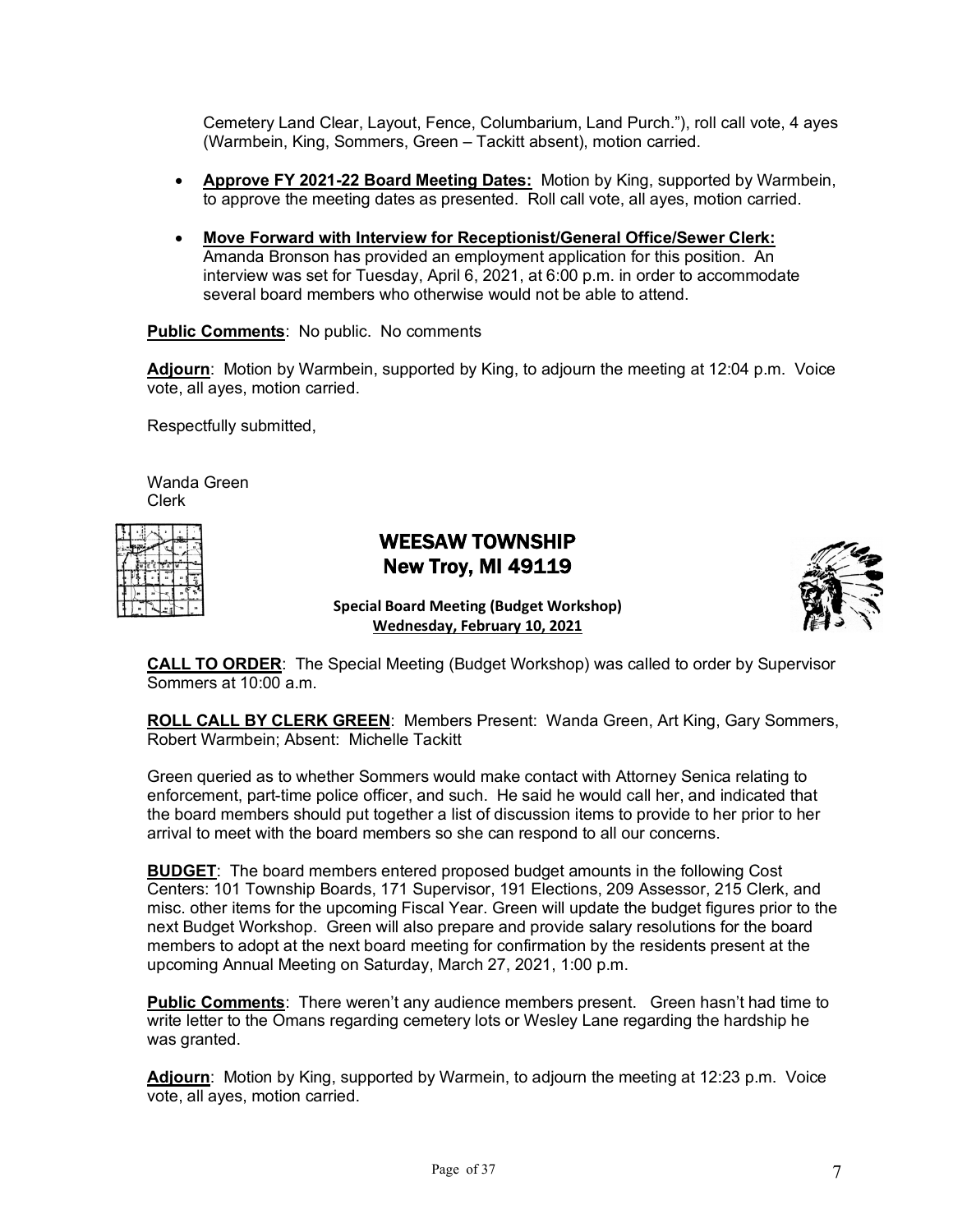Respectfully submitted,

Wanda Green, Clerk

Next Budget Workshop Scheduled: Wed., 2/24/2021, 9-12 noon.

|  | F | т |    |
|--|---|---|----|
|  |   |   | £, |
|  |   |   |    |
|  |   |   |    |

# WEESAW TOWNSHIP New Troy, MI 49119



# REGULAR BOARD MEETING MINUTES

**Wednesday, February 17, 2021 (Virtual Meeting)**

Meeting called to order by Supervisor Gary Sommers at 7:00 p.m. The Pledge of Allegiance to the Flag was recited by all present.

- § Roll Call by Clerk Green: Members Present: Wanda Green, Art King, Gary Sommers, Michelle, Tackitt, Robert Warmbein
- **Berrien County Sheriff's Dept. Rep:** Representative was not present due to pandemic. Report indicated the following incidents during the period of 12/01-12/31/2020: 23 complaints, 1 ticket issued; 6 arrests.
- Set/Amend Agenda Items: King request to add Lights and security cabinet; Sommers requested to add Resolution 2021-06. Motion by Sommers, supported by Warmbein, to add the above two items to the Agenda, and accept as amended. Voice vote, all ayes, motion carried.
- § Public Comments: None.
- § Accounts Payables: Motion by King, supported by Warmbein, to approve the Accounts Payable Report as presented to the Board Members in the following amounts: General Fund \$57,942.53 (includes annual County Drains billing of \$39,858.12), Fire Dept. \$14,912.19; Ambulance \$2,345.92, Other: None; Sewer \$4,818.06, for a Grand Total of \$80,018.69. Roll call vote, all ayes (Sommers, Warmbein, King, Tackitt, Green), motion carried.
- § Added Agenda Item: King reported initial price for replacement of Township Hall lights in the meeting room of \$100/ea.; bulbs of \$12.25/bulbs, would have to be rewired to accommodate new fixtures, this price is from 31 Electric, which is less expensive. Would need 15 fixtures for the 15 lights @ \$100/ea. Also, he checked on a fireproof gun case to store township documents which are permanent records. Largest size fireproof gun case is \$750/ea, @ 500-lbs.; fireproof at 1200-deg. for 75 min. These numbers are for information only, as he will attempt to get pricing from other vendors.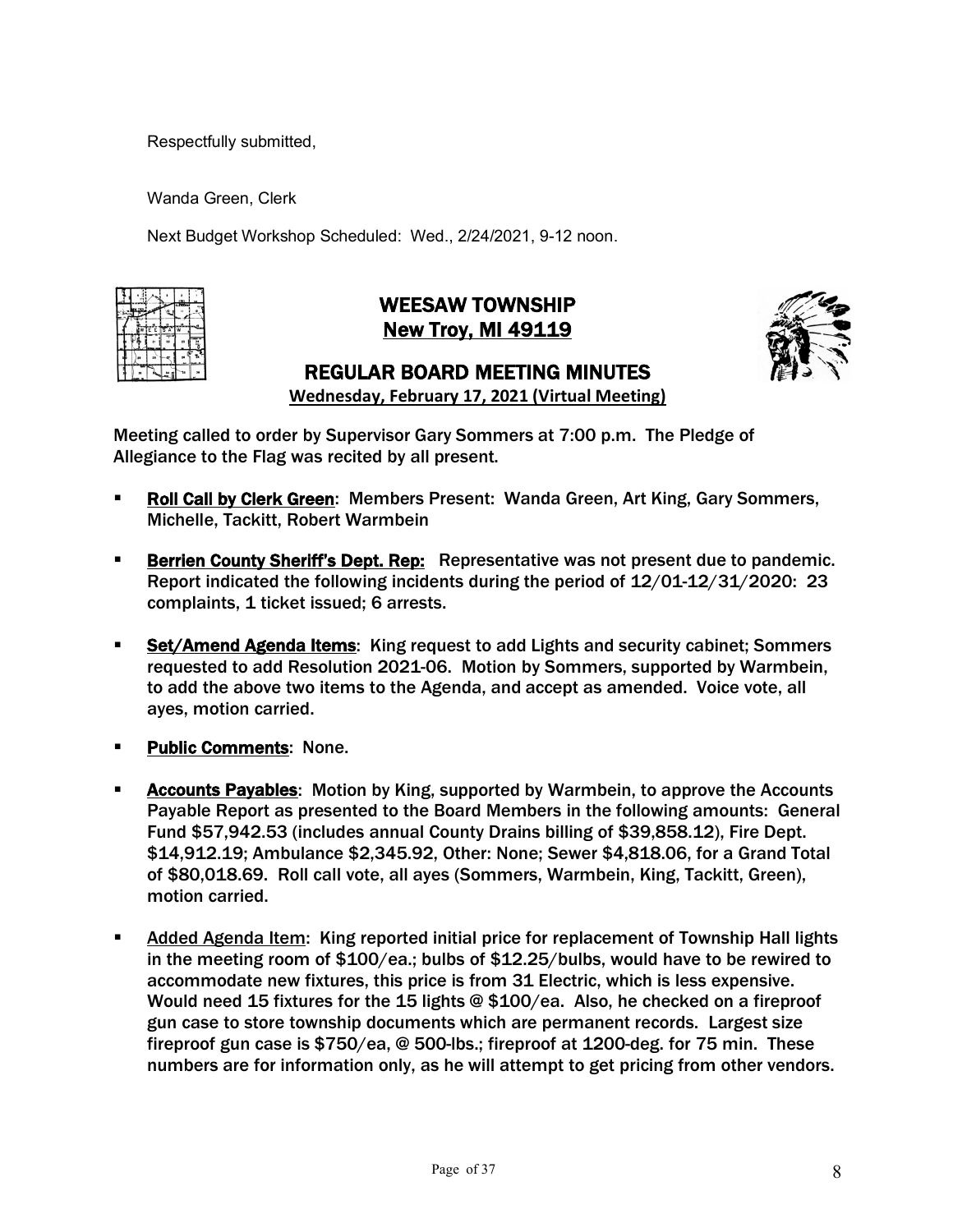- § Added Agenda Item: Resolution No 2021-06, Primary Emergency Management Liaison Appointment. Motion by Green, supported by King, to appoint Gary Sommers and Robert Warmbein as co-representatives as indicated in the resolution, and adopt Resolution 2021-06 as presented. Roll call vote, all ayes (Tackitt, Sommers, King, Green, Warmbein), motion adopted. Green will forward the resolution and form as required, upon completion of the other form by Warmbein/Sommers.
- **EXPORER KRAUSS, Code Enforcement Officer:** Krauss was not present. No response from Atty. Senica.
- **Fire Dept Report:** Verbal report provided by Fire Chief Ted Nitz, who reported 3 calls: 1 meeting. Chief Nitz reported 2 firefighters had Covid-19 and meetings were cancelled due to that fact. The proposed Cadet Program was discussed – the insurance and workers comp. need to be checked out, after which it should be sent to the attorney for review and final approval of the board. It was reported that that where would be no pay involved for the cadets. Motion by Green, supported by King, to table this issue for now. Voice vote, all ayes, motion carried.
- **Approve Previous Minutes:** Motion by Sommers, supported by Warmbein, to approve the Regular Board Meeting Minutes (Virtual) of Wednesday, January 20, 2021, and the Special Board Meetings (Budget Workshops) Minutes of Wednesday, February 3, and Wednesday, February 10, 2021, as presented. Voice vote, all ayes, motion carried.

### § Correspondence:

- Letter from Robert Warmbein as Commander representative of the American Legion Weechick Post 518 requesting that the firefighters provide help as they have in the past in routing traffic, providing the fire trucks leading the parade and such activities for the scheduled Memorial Day parade and service at the cemetery, on Sunday, May 30, 2021 (COVID-19 permitting), beginning at 2:00 p.m. at the Township Hall. Motion by Sommers, supported by King, to approve the request. Voice vote, 4 board members voted ayes – Sommers, Green, Tackitt, King (exception Warmbein who abstained due his position with the American Legion who sponsors the parade and he felt this may be conflict of interest), motion carried.
- Patrick Sage/Kruggel Lawton: Agreed to do the audit for \$8500, as in the past several years.

### Other Township Reports:

Treasurer's Report: Tackitt provided the bank balances as reported on the bank statements. The tax season is extended to 03/01/2021, and she will be open for tax payments from 9-5 on that day. They will become late after 03/01, and one must go to the County to pay after that date.

Road Dept. Sommers reported it has been reported that Jason Latham has been relieved of his position at BCRD. No further information as to the details.

Parks Committee: Sommers and King met with the newly-appointed member, Terry Hanover. It was suggested that Jack Dodds once again be a part of the Parks Committee. This request will be relayed to him.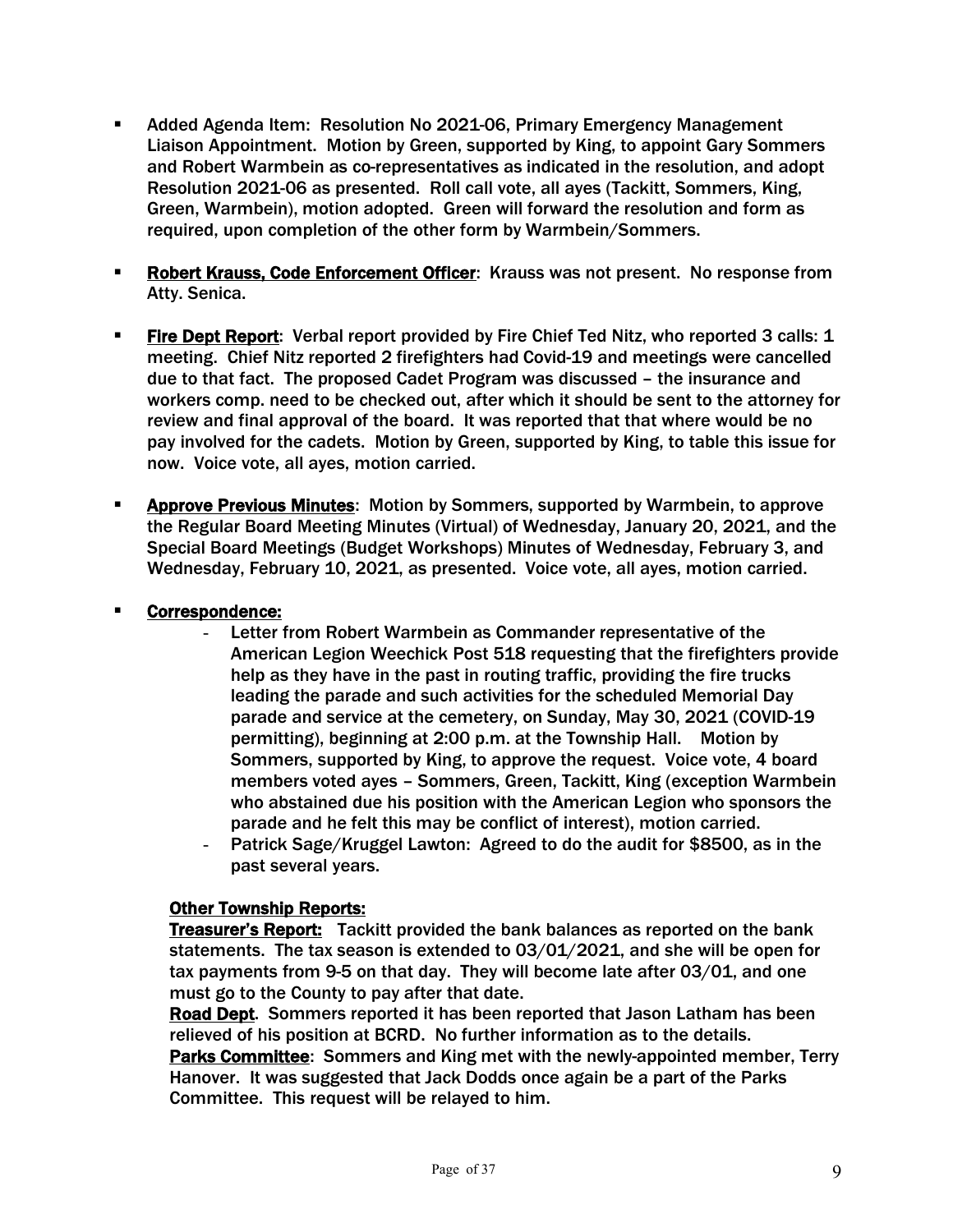#### NEW BUSINESS:

§ Adopt Resolutions for Township Board Members Salary Increases: There were 4 salary resolutions created and presented by Clerk Green for adoption as follows: Resolution #2021-05A, Supervisor proposed increase to \$11,500.00. Motion by King, supported by Warmbein, to approve Resolution 2021-05A Supervisor salary increase to \$11,500. Roll call vote, 4 ayes (Warmbein, King, Tackitt, Green – Sommers, as Supervisor, abstained), motion carried.

Resolution 2021-05-B, Treasurer proposed increase to \$13,000.00. Motion by King, supported by Warmbein, to approve Resolution 2021-05B Treasurer salary increase to \$13,000. Roll call vote, 4 ayes (Green, Warmbein, King, Sommers – Tackitt abstained), motion carried.

Resolution 2021-05C, Clerk proposed increase to \$18,000.00. Motion by Warmbein, supported by Sommers, to approve Resolution 2021-05C Clerk salary increase to \$18,000. Roll call vote, 4 ayes (Warmbein, Sommers, Tackitt, King – Green abstained), motion carried.

Resolution 2021-05D, 2 Trustees proposed increase to \$4,000 each. Motion by Sommers, supported by Tackitt, to approve Resolution 2021-05D, Trustees proposed increase to \$4,000 each. Roll call vote, 3 ayes (Sommers, Tackitt, Green – Warmbein, King abstained), motion carried.

#### UNFINISHED BUSINESS:

- Attorney Sara Senica Update: Attorney Senica has requested that she meet with Sommers and Green, along with Sheriff Bailey, to discuss the police officer issue. Any questions or comments from board members should be jotted down and provided to Sommers so we can get answers. Attorney Senica also recommended that we go ahead and adopt the proposed International Property Maintenance Code Ordinance #23 (2020). We will hold off on this issue until after meeting with Attorney Senica.
- Public Comments: Nitz requested the extra desk for his office.

Adjournment: Motion by Sommers, supported by King, to adjourn at 8:44 p.m. Voice vote, all ayes, motion carried.

Respectfully submitted,

Wanda Green Clerk

Next Budget Workshop: 02/24/2021, 9:00 a.m.

|  |  | ×, |   |
|--|--|----|---|
|  |  |    |   |
|  |  |    | ۰ |
|  |  |    |   |
|  |  |    |   |

WEESAW TOWNSHIP New Troy, MI 49119

**Special Board Meeting (Budget Workshop) Wednesday, February 24, 2021**

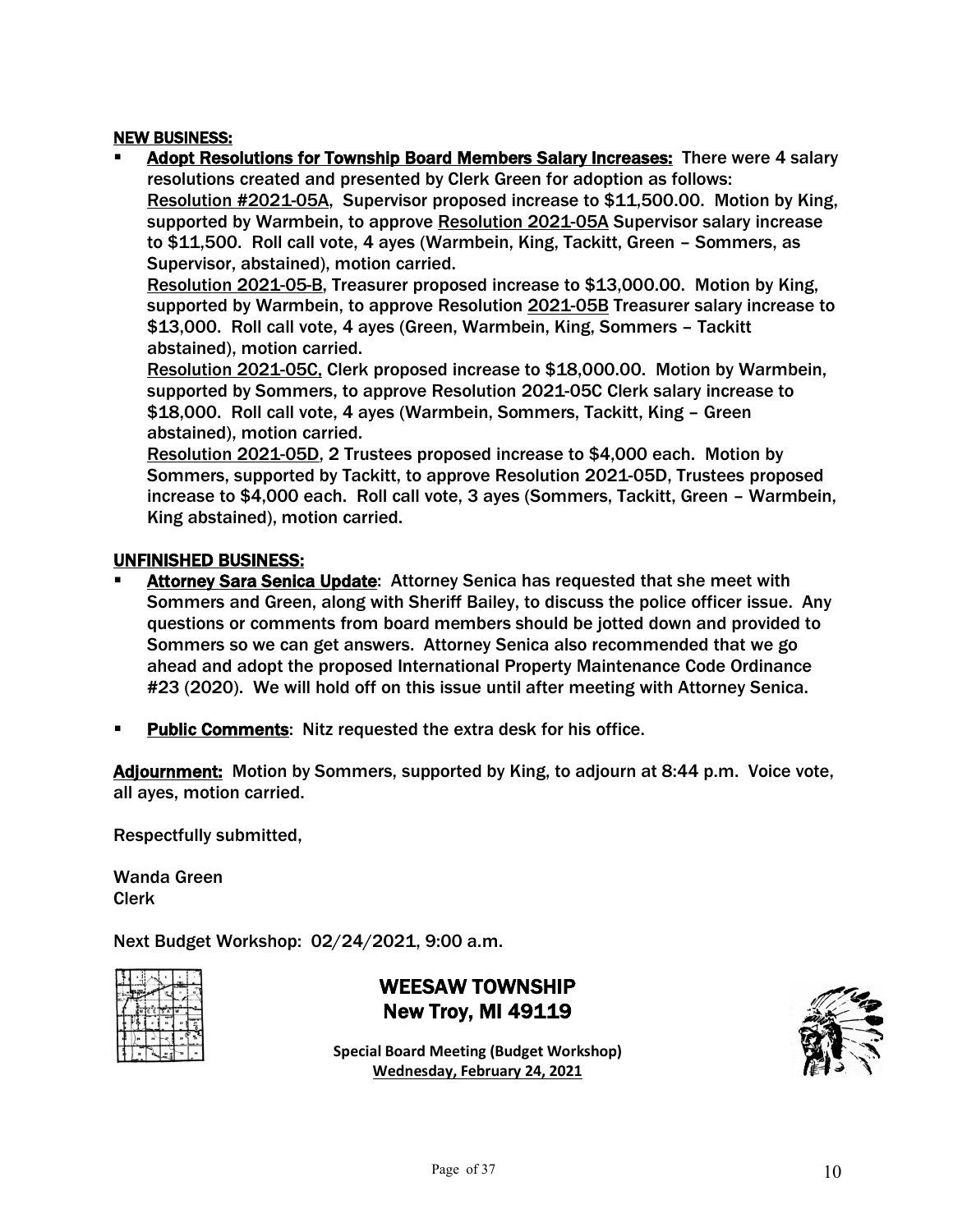**CALL TO ORDER**: The Special Meeting (Budget Workshop) was called to order by Supervisor Sommers at 9:00 a.m.

**ROLL CALL BY CLERK GREEN**: Members Present: Wanda Green, Art King, Gary Sommers, Robert Warmbein; Absent: Michelle Tackitt

Sommers indicated that we must only work with essential business, thus he requested removing the following item from the Agenda: Parks Committee Appointment, Cadet Program Revised, as these were considered non-essential business matters.

**BUDGET**: The board members went through the General Fund worksheet and entered proposed budget amounts in the remaining General Fund Cost Centers that had not been addressed in previous Budget Workshops in the past few weeks. The board was able to complete the entire budget and Green will prepare some of the remaining budgets' spreadsheets and have them ready for the board members to work on them at the next workshop meeting. She indicated she had updated the Sewer Fund Cost Center Budget. Green will enter the numbers into the General Fund spreadsheet that we completed today and have them available at the next workshop for review. Salary increases were indicated in the apropos cost center.

**Public Comments**: There weren't any audience members present.

**Adjourn**: Motion by King, supported by Warmbein, to adjourn the meeting at 12:15 p.m. Voice vote, all ayes, motion carried.

Respectfully submitted,

Wanda Green, Clerk

Next Budget Workshop Scheduled: Wed., 03/03/2021, 9:30 a.m.

# WEESAW TOWNSHIP New Troy, MI 49119



# REGULAR BOARD MEETING MINUTES **Wednesday, April 21, 2021**

Meeting called to order by Supervisor Gary Sommers at 7:00 p.m. The Pledge of Allegiance to the Flag was recited by all present.

- § Roll Call by Clerk Green: Members Present: Wanda Green, Art King, Gary Sommers, Michelle Tackitt. Members Absent: Robert Warmbein
- **EXERGIER ENDIRY SHEARES IN A BEARE PERTLE PROPERTLY BEARENT FIGURE 10 FEARE FIGURE 10 FEARE PROPERTLY BEARENTLY** Coronavirus pandemic. Report indicated the following incidents during the period of 2/01-02/28/2021: 15 complaints, 0 tickets issued; 0 arrests.
- **Set/Amend Agenda Items:** Sommers requested to amend the Agenda, adding memo from BC Board of Commissioners, letter from Kim Krestan, ANR Pipeline. Motion by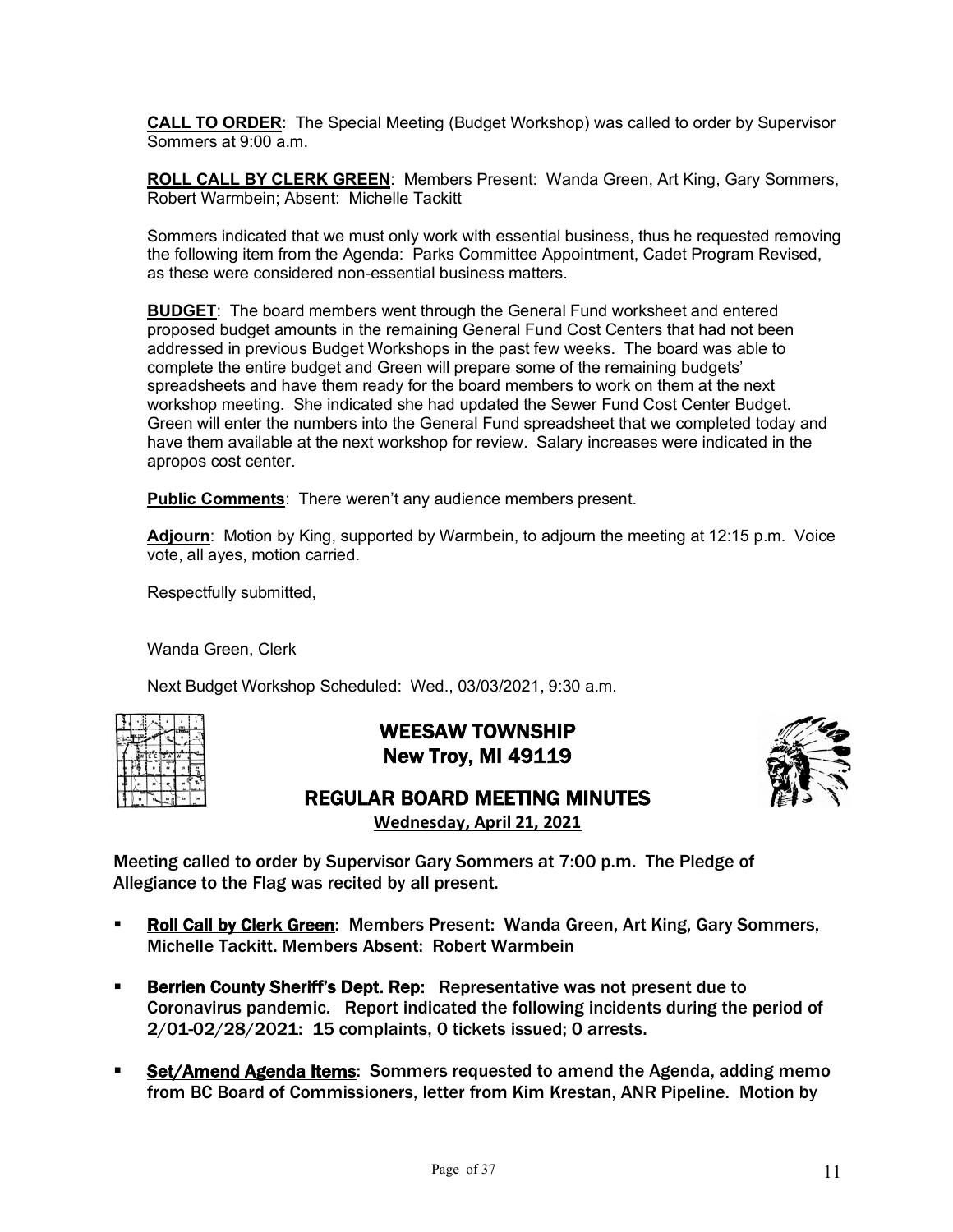Sommers, supported by Green, to add the requested items to the Agenda, and accept as amended. Voice vote, all ayes, motion carried.

- § Public Comments: Metz had concerns about proposed sewer raises, which will be brought up later in the meeting, and is not being considered at this time. Will revisit in next April 2022-23 budget year.
- § Accounts Payables/Receivable: Motion by King, supported by Sommers, to approve the Accounts Payable Report as presented to the Board Members in the following amounts: General Fund \$9,204.75, Fire Dept. \$4,196.64; Ambulance \$2,416.34, Sewer \$116.20, for a Grand Total of \$15,933.93. Roll call vote, all ayes (Sommers, King, Tackitt, Green), motion carried. In addition, new added revenues appropriated to applicable accounts: Phase 1 Sewer and Water customer paid off assessments in the amount of \$7,700.00.
- Fire Dept: 6 Calls 3 grass fires, 1 illegal burn, 1 utility call, 1 stand-by (mutual aid-Buchanan Twp); Meetings: 2 truck checks; Training: PPE Presentation. Other: Fire Chief Nitz explained that per vendor, prices will be increasing 3-4%, and he wants to get the following items approved Prior to their increase: Scene Lights (2) \$1,180; Structure fire gloves (4) \$347.80; Firefighter hoods (6) \$269.70; FF boots (5) \$1,500; FF gear (2) \$4,973.90; Fire Helmets (2) \$541.90 for a total of \$8,813.30. Motion by Sommers, supported by Tackitt, to approve purchase the aforementioned items in the amount of \$8,813.30 prior to price increases. Roll call vote, all ayes (Sommers, Tackitt, King, Green), motion carried.
- **Enforcement Officer Robert Krauss arrived during the Fire Dept. agenda item at 7:15** p.m.
- **Enforcement Officer Robert Krauss stated that Sommers, Green, Attorney Senica,** Sheriff Paul Bailey and Krauss had met on Monday for an explanation of Sheriff Bailey's offer to help out the Township with an officer to work with Enforcement Officer Krauss as needed. Sheriff Bailey is offering to help the township in criminal actions. Krauss indicated his activity of the past months. On 10/08/2020 citations were issued, and the court has not moved on those tickets, as civil infractions are not at the top of their priority list. Atty. Senica would like Krauss to move forward with writing tickets in order to get them in the system. He spoke concerning several properties on which he is working. During the meeting with Sheriff Bailey, he offered help to Krauss in delivering tickets to properties of apropos offending residents.
- **EXECT Adopt Ordinance No. 23 (2021) An Ordinance to Adopt the International Property** Maintenance Code by Reference, in addition to the "International Property Maintenance Code of 2018" (IPMC): Motion by Sommers, supported by Green, to adopt these two documents as presented and recommended by both Attorney Senica and Enforcement Officer Robert Krauss. Roll call vote, all ayes (Tackitt, King, Green, Sommers), motion carried (Warmbein absent). Green will publish a synopsis of the IPMC as required. Atty. Senica to provide said synopsis.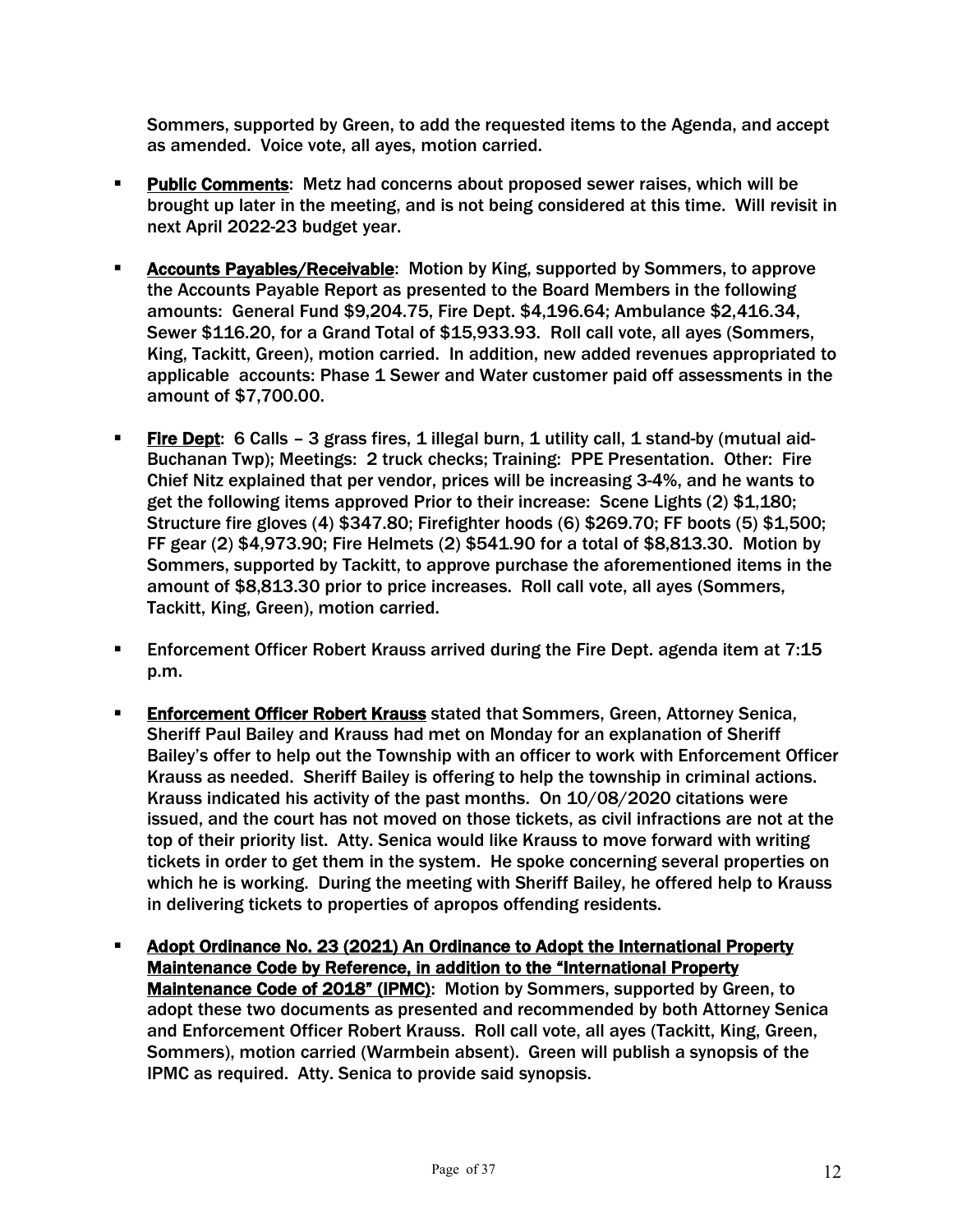§ Approve Previous Minutes: Motion by Sommers, supported by King, to approve the Regular Board Meeting Minutes of Wednesday, March 17, 2021, and the Special Board Meetings Minutes of 03/23/3021, 03/31/2021, 04/06/3031, as presented. Voice vote, all ayes, motion carried.

# Correspondence:

Regarding the Wesley Lane hardship issue, we need to talk with Mr. Lane. Robert Krauss will work with this issue. Kim Krestan barking dog. Little can be done about this problem.

# Other Township Reports:

**Treasurer's Report:** Tackitt provided the bank balances as reported on the bank statements. The Summer Tax season begins as of July 1. Inserts to be in the tax bills must be in by the beginning of June.

Building Zoning Administrator: Report provided.

Planning Commission: Unapproved minutes provided erroneously. Green will put the correct approved minutes in the board members boxes.

Cemetery Committee: Still cleaning up limbs from storm. Sommers and a Fire Dept. person will be removing old cemetery flowers and wreathes from the New Troy cemetery. B.C. Road Dept. Sommers reported that an Abonmarche engineer, Mr. Cook, is new managing director for 90 days.

Website: Mike Metz reported that he will come into the township hall and update the WIX website which requires payment. Green will provide township credit card information for this.

Parks Committee: Meeting scheduled for Tuesday, April 27, 7:00 p.m., as Jack Dodds will be in town on that date, and he is on that committee working remotely.

# NEW BUSINESS: None

# UNFINISHED BUSINESS:

- **EXECT:** Attorney Sara Senica Update: See Zoning Enforcement item.
- **Employment Application: Insurance company to provide information.**
- § Sewer Increase: No increase at this time. To be reviewed April 2022.
- Tabled Issues: Motion by Sommers, supported by King, to remove the following tabled items from the Agenda: Letter to Chad Sperry re delinquent sewer and Part-Time police officer. Voice vote, all ayes, motion carried.
- **Public Comments:** Metz stated that when he spoke with Attorney Senica via phone earlier during the meeting, she said it is not required to have a Public Hearing for the IPMC ordinance adoption, as it is a General Law Ordinance.

Adjournment: Motion by Green, supported by King, to adjourn at 8:27 p.m. Voice vote, all ayes, motion carried.

Respectfully submitted, Wanda Green, Clerk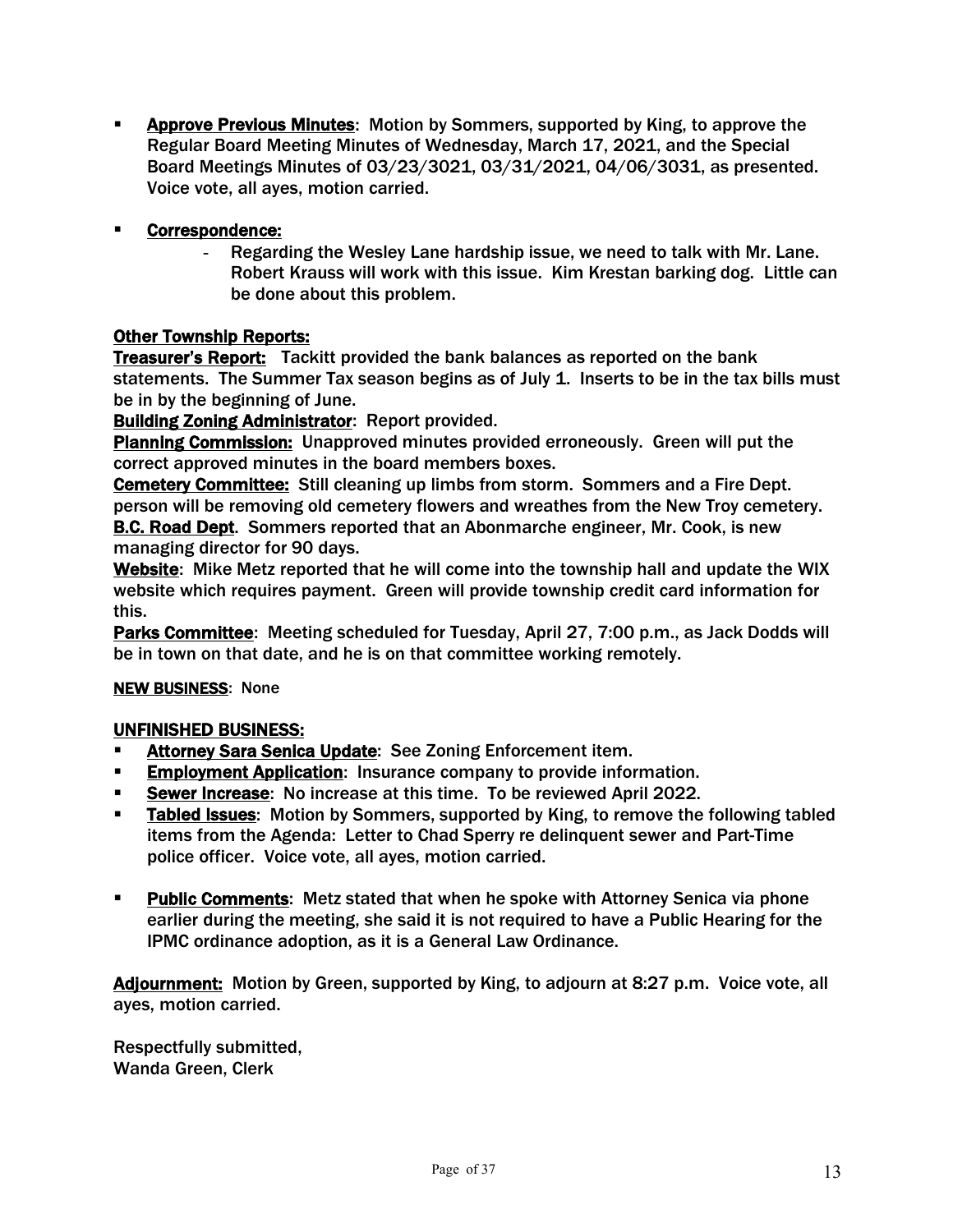# WEESAW TOWNSHIP New Troy, MI 49119



**Special Board Meeting Wednesday, May 3, 2021**

**CALL TO ORDER**: The Special Meeting was called to order by Supervisor Sommers at 7:00 p.m.

**ROLL CALL BY CLERK GREEN**: Members Present: Wanda Green, Art King, Gary Sommers, Robert Warmbein; Michelle Tackitt (Tackitt arrived slightly late)

**Lawnmowing Bids:** Supervisor Sommers received last-minute word from our past lawnmowing service that, due to their lack of mowing personnel, they were unable to continue mowing the township properties. Sommers contacted a number of lawn-mowing services, but only received one written bid. Due to a lack of other bids, the board members felt that perhaps we should get additional bids for other lawnmowing service to mow the properties.

Tackitt had arrived and since the entire board was present at that time and thus could amend the Special Meeting agenda, motion by Sommers, supported by Warmbein, to add the following items to the Agenda: Request the Board members to help out while Clerk Green is on vacation, and a report on the Park Committee meeting of last Tuesday. Voice vote, all ayes, motion carried.

**Board Members' help during Green's absence**: Tackitt said she would come in and empty the lockbox to receive sewer billing checks 1-2 times per week during Green's vacation absence.

**Park Committee Meeting**: Sommers reported that last Tuesday, April 27, Gary Sommers, Art King, Jack Dodds (who is on the committee and attends the meetings virtually) had traveled here from his new residence out East, Terry Hanover, and Mike Metz were present. They reviewed the Park Plan developed by Marcie Hamilton in the past and will contact her again about grants. Also, Sommers was approached by a neighbor of the proposed park with a complaint regarding putting money into the park improvement, and felt repairing the roads was more important at this time, and also his proposed trail entrance off of Wee-Chik Road..

**COVID-19 Proposed Policy:** Sommers handed out a proposed policy that the Fire Chief Nitz had developed for the Fire Dept. for the board members to consider also adopting. Sommers requested that the policy be put on the May Regular Board Meeting Agenda for the member's consideration.

**Public Comments**: No public. No comments

**Adjourn**: Motion by Green, supported by Warmbein, to adjourn the meeting at 8:30 p.m. Voice vote, all ayes, motion carried.

Respectfully submitted,

Wanda Green Clerk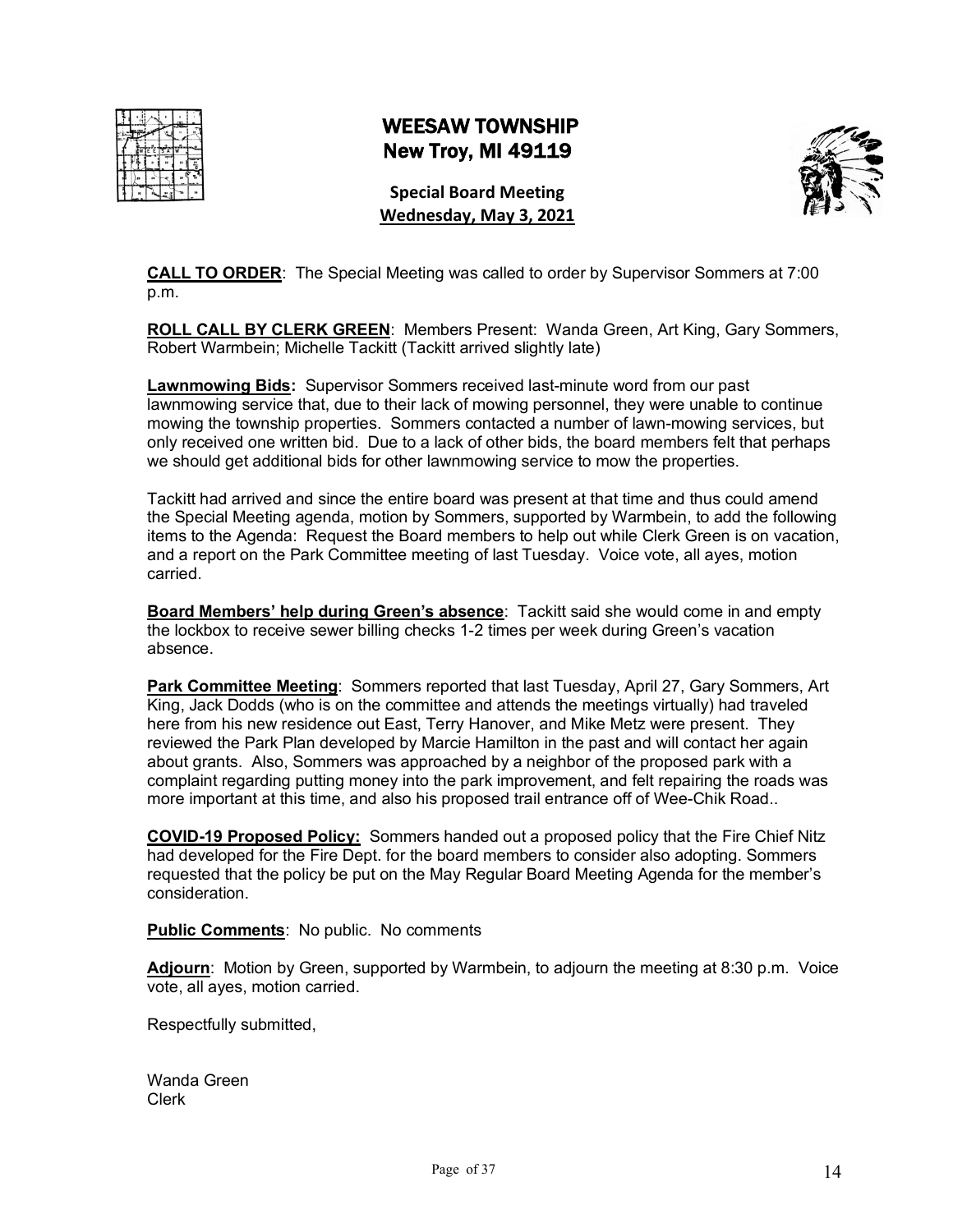# WEESAW TOWNSHIP New Troy, Michigan 49113 Special Board Meeting Monday, May 10, 2021

Meeting was called to order by Supervisor Sommers at 9:00 am.

Roll Call by Supervisor Sommers. Members present: Art King, Robert Warmbein, Gary Sommers. Absent: Michelle Tackitt, Wanda Green

Lawn Mowing Bids

Supervisor Sommers received last-minute word from our past lawn mowing service that, due to their lack of mowing personnel, they were unable to continue mowing the township properties. Sommers contacted a number of lawn mowing services but only received one written bid. Due to a lack of other bids, the board members felt that perhaps we should get additional bids for other lawn mowing services to the mow the properties.

A second lawn mowing bid was received on Saturday, May 8, 2021. The bid was opened on Monday, May 10, 2021 and it was higher than the first bid. Motion by Warmbein, support by King to accept the first lawn mowing bid from Jimmy's Lawn Care Service, 1451 US 12, Galien, MI 49113. Phone 269-545-9016 or 269-362-4552. The amount per mowing five Weesaw Township properties is \$1930, not including spring or fall clean up. Total for 25 mowings, without cleanups, is \$48,250. If season is dry mowings will be as needed. Insurance certificate was included---Section I Property, Section II Liability Inland Manne. Roll Call: King, yes, Warmbein, yes, Sommers, yes. Motion carried.

Motion by King, support by Warmbein to pay Skip Green \$15.50 per hour for rental of his mower until we get a lawn mowing contractor hired. Roll call: Warmbein, yes, King, yes, Sommers, yes. Motion carried.

Motion by King, support by Warmbein to pay Sommers \$15.50 per hour for rental of his mower until we get a lawn contractor hired. Roll call: Warmbein, yes, King, yes, Sommers abstained. Motion carried.

Motion by King, support by Sommers that the fallen oak trees on the north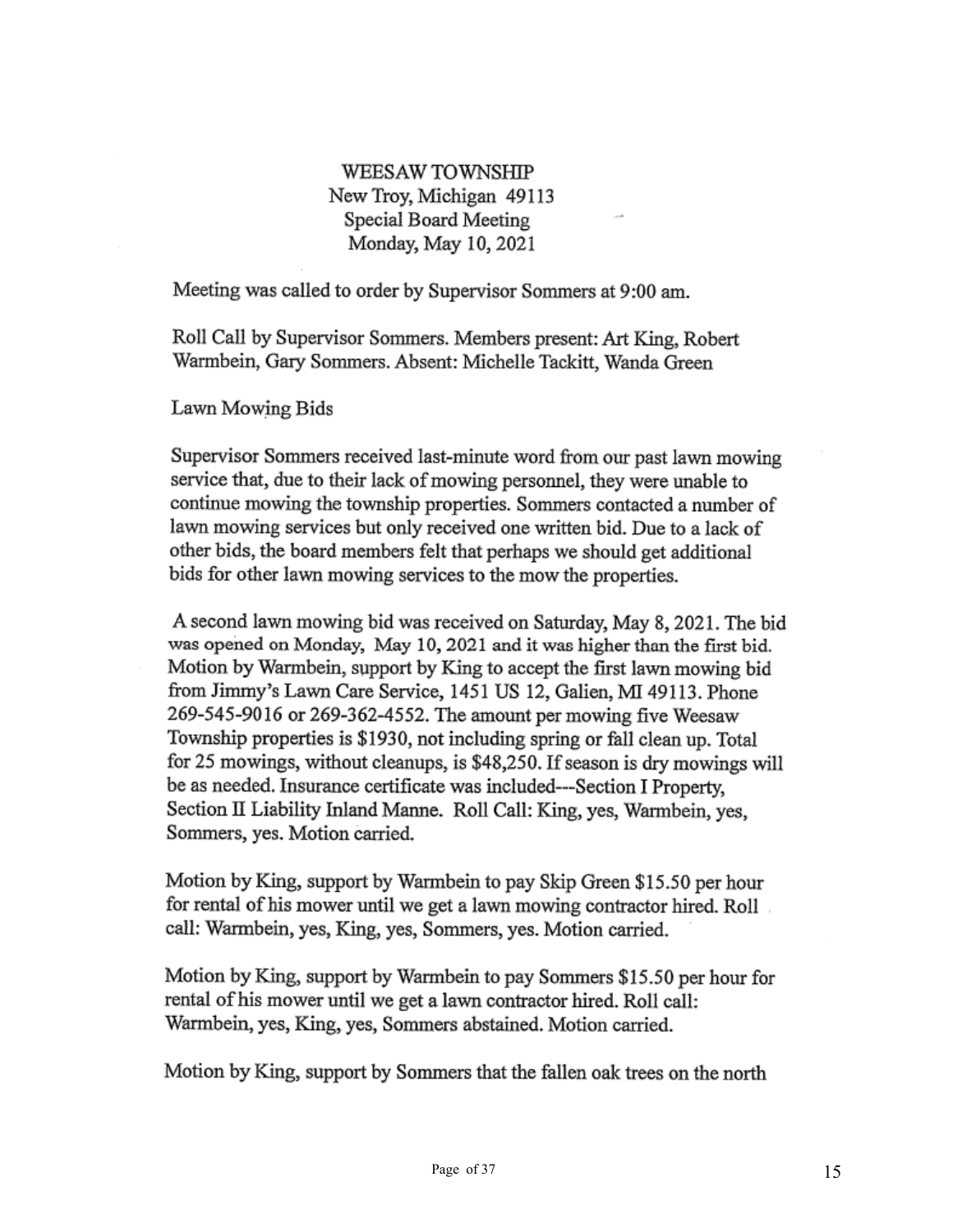end of the football field will be marked to designate limbs for firewood with the balance to be sold to Warmbein for \$300.00 Roll call: King, yes, Sommers, yes, Warmbein abstained. Motion carried.

Motion by Warmbein, support by King to hire Travis Munday part time as needed to support board members with tasks requiring more than one person, at a wage of \$14.00 per hour. Roll call: King, yes, Warmbein, yes, Sommers, yes. Motion carried.

Motion to adjourn at 10:13 am by King, support by Warmbein. Motion carried.

Note: A copy of the bids received for lawn mowing is attached to these minutes.

Dary Sommers - Supervisor



WEESAW TOWNSHIP **New Troy, MI 49119** 



REGULAR BOARD MEETING MINUTES

**Wednesday, June 16, 2021**

Meeting called to order by Supervisor Gary Sommers at 7:00 p.m. The Pledge of Allegiance to the Flag was recited by all present.

- Roll Call by Clerk Green: Members Present: Wanda Green, Gary Sommers, Robert Warmbein. Members Absent: Art King, Michelle Tackitt
- **Berrien County Sheriff's Dept. Rep:** Representative was not present due to Coronavirus pandemic. Report indicated the following activity for Weesaw Township during the period of 04/01-04/30/2021: 28 complaints, 3 tickets issued; 4 arrests.
- § Set/Amend Agenda Items: Motion by Warmbein, supported by Sommers to accept the Agenda as presented. Voice vote, all ayes, motion carried.
- § Public Comments: None.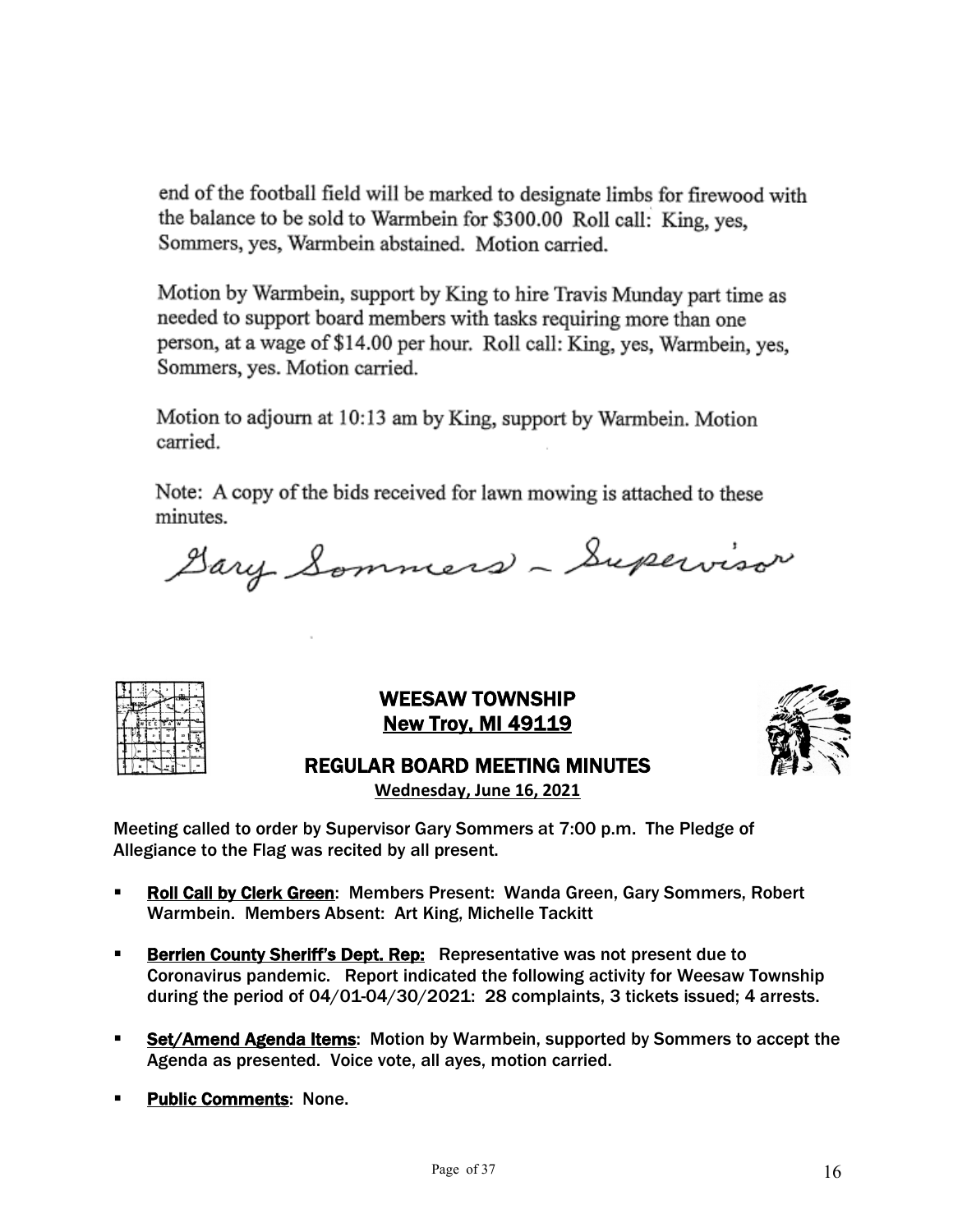- Accounts Payables/Receivable: Motion by Warmbein, supported by Sommers, to change the \$41,603.78 from the General Fund and instead make payable to the Road Assessment Cost Center and approve the revised Accounts Payable Report in the following amounts: General Fund \$16,144.42, Fire Dept. \$9,349.75; Ambulance \$2,416.34, Sewer \$3,292.65, Berrien County Road Dept. 41,603,78, for a Grand Total of \$72,806,94. Roll call vote, all ayes (Warmbein, Sommers, Green), motion carried.
- § Robert Krauss, Code Enforcement Officer: Not present
- **Fire Dept:** Calls: 1 mutual aid (Baroda), PI (helicopter called in); Training/Meetings: 1 Truck checks and CPR/AED/Narcan training. Motion by Sommers, supported by Warmbein to pay the instructor \$250 for the CPR/AED/Narcan training. Invoice required. Roll call vote, all ayes (Sommers, Warmbein, Green), motion carried.
	- $\circ$  Other: 8 microphones for the 800-mhz radios not to exceed \$400. Motion by Warmbein, supported by Sommers, to approve up to \$400 for these 8 microphones. Roll call vote, all ayes (Green, Warmbein, Sommers), motion carried.
	- $\circ$  Cadet Program: Motion by Sommers, supported by Green, to table this issue at this time until all have a chance to read and review the "Waiver of Liability and Covenant Not to Sue" provided by Atty. Senica. Voice vote, all ayes, motion carried.
	- $\circ$  Chief Nitz requested 2 trucks to attend the Baroda fireworks on July 3, 2021. Motion by Warmbein, supported by Sommers, to approve this request. Voice vote, all ayes, motion carried.
- § Approve Previous Minutes: Motion by Sommers, supported by Warmbein, to approve the Regular Board Minutes of May 26, 2021, as presented. Voice vote, all ayes, motion carried.
- Correspondence: Nothing to report.

### Other Township Reports:

### 7:40 p.m.: Tackitt Arrived

Treasurer's Report: No bank balances report provided. Tackitt arrived and reported that the summer tax bills would be mailed out on July 1, 2021.

Building Zoning Administrator: No report received.

Planning Commission: May minutes not approved.

Cemetery Committee: The lowest bid was accepted for mowing the township properties. We will look into other means of mowing in the future, to determine what is more equitable, e.g., purchase of township mowers, other.

### Website: No report.

### Drains' Committee: No report.

Parks Committee: Sommers provided the June 8 Park Meeting Minutes and referred the members to the 6 items listed on page 2 (suggested upgrades to the park).

Abonmarche will provide pricing of the 6 items indicated, and Marcy Hamilton will write a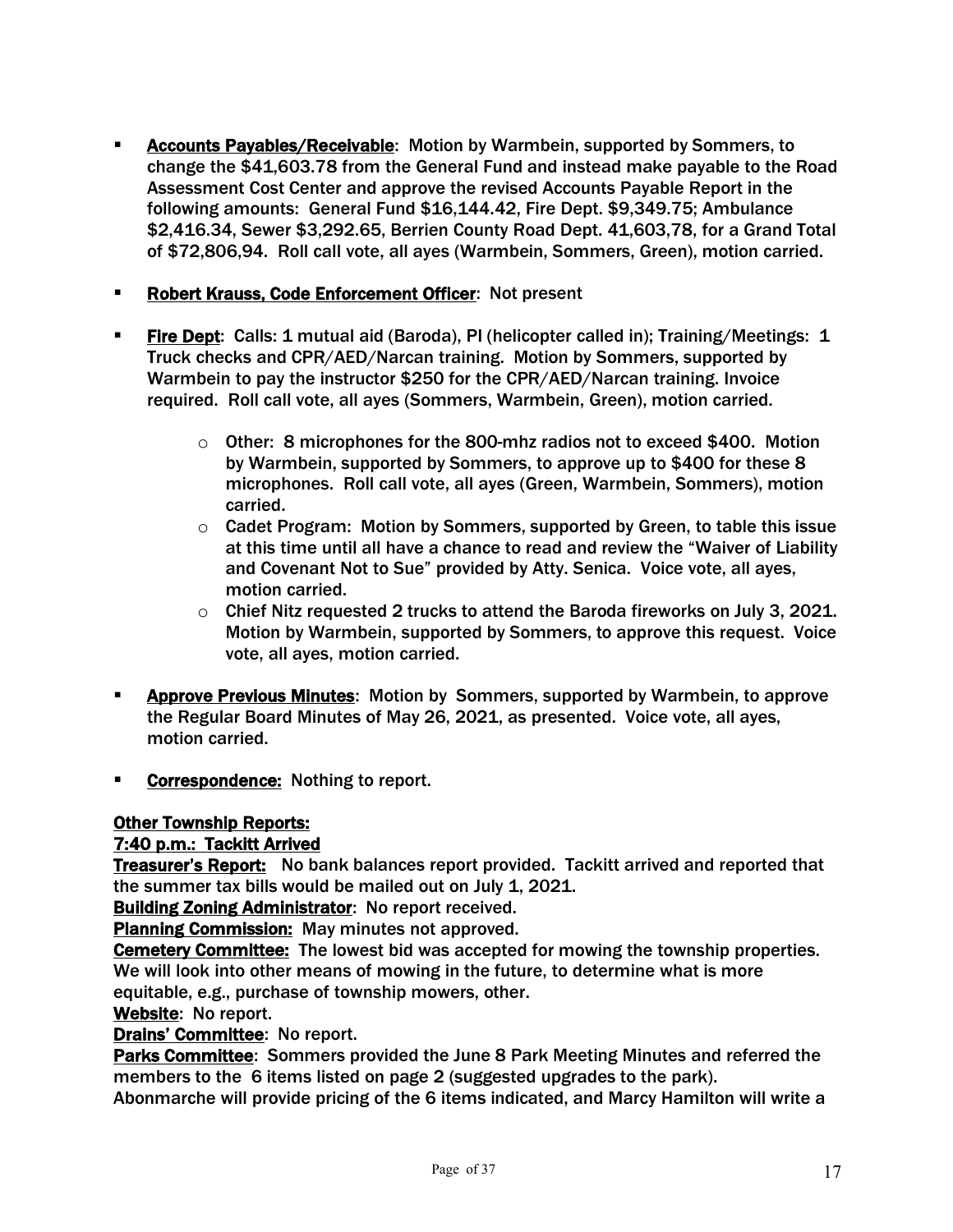grant at no charge. Jack Dodds is updating the Parks Plan at this time at no charge to the township. He indicated that a gift certificate for a nice meal would be appreciated. Motion by Warmbein, supported by Sommers, to move forward to get pricing on the six items from Abonmarche. Voice vote, all ayes, motion carried.

#### NEW BUSINESS: None

### UNFINISHED BUSINESS:

- Attorney Sara Senica Update: Reported earlier in minutes.
- **Purchase:** New Chair for Assessor's Office: Motion by Warmbein, supported by Sommers, to spend up to \$225 for a new chair for the Assessor. Roll call vote, all ayes (Warmbein, Sommers, Tackitt, Green), motion carried.
- **At 8:28:** Motion by Sommers, supported by Tackitt, to extend the meeting to 8:45. Voice vote, all ayes, motion carried.
- **Review Zoning Fees: Tabled by Tackitt.**
- **Public Comments:** Heard throughout the meeting. None expressed at this time.

Adjournment: Motion by Sommers, supported by Warmbein, to adjourn at 8:40 p.m. Voice vote, all ayes, motion carried.

Respectfully submitted,

Wanda Green Clerk

|   |           |   | <b>NOONE</b><br>n |   |
|---|-----------|---|-------------------|---|
| r | TE E TS A |   | W                 |   |
|   |           | н |                   | 쁣 |
|   |           |   | 26                |   |
|   |           |   | ×                 |   |

# WEESAW TOWNSHIP New Troy, MI 49119

**Special Board Meeting Monday, June 21, 2021**



**CALL TO ORDER**: The Special Meeting was called to order by Supervisor Sommers at 10 a.m.

**Board Members Present**: Wanda Green, Art King, Gary Sommers, Robert Warmbein; Members Absent: Michelle Tackitt

**Others Present**: Kellie Lindsey, Ted Hansen (SAFEbuilt); Angela Story (Assessor); Mike Metz (Planning Commission Chair)

Meeting called due to resignation of the Building/Zoning Administrator Bob Kaufman – scheduled to be effective July 21, 2021. Assessor Angela Story has agreed to take over the land divisions and combinations.

**SAFEbuilt Presentation:** Kellie Lindsey, Account Manager, SAFEbuilt explained what the company offers. They offer building/zoning administrator services; however, want to take over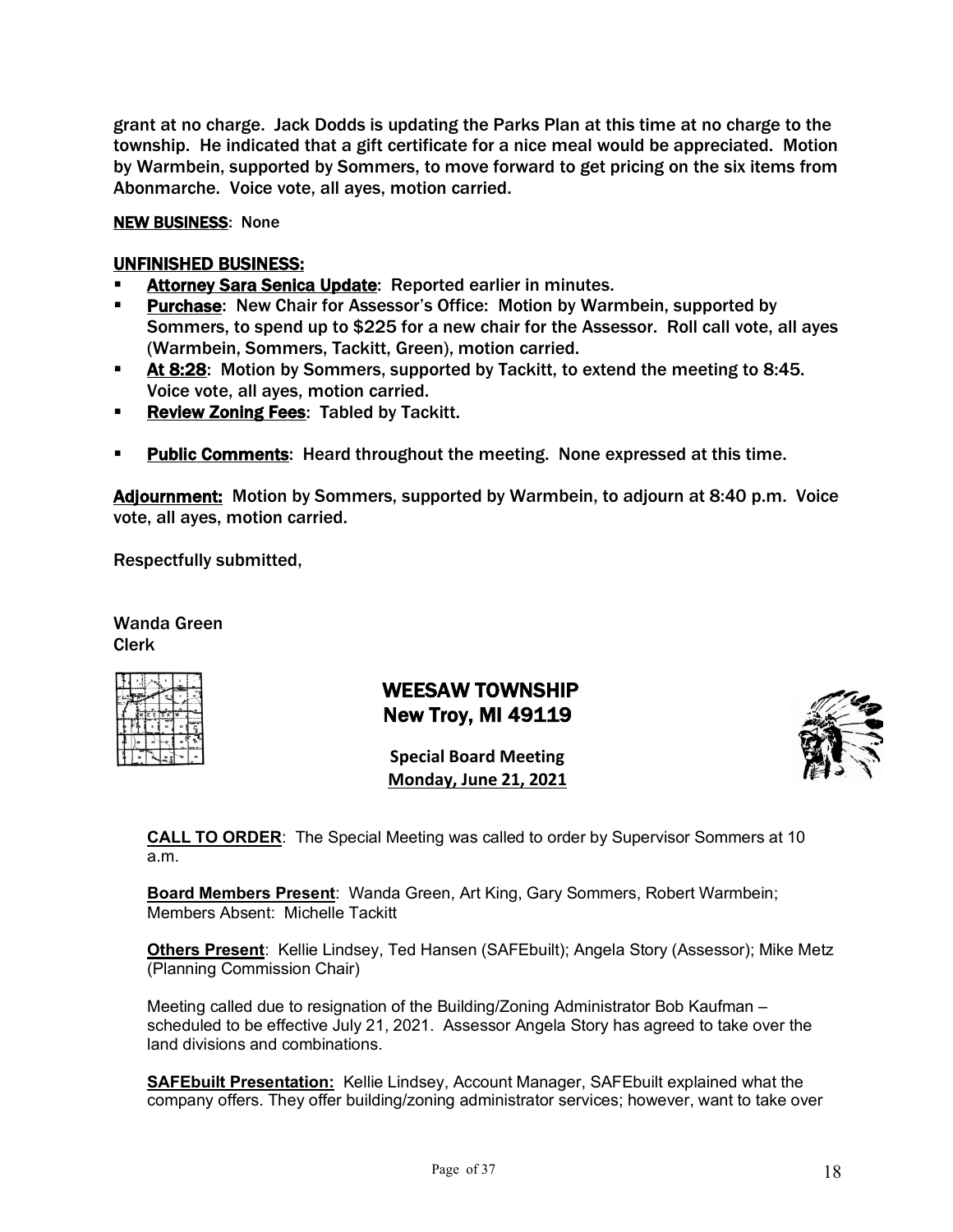all permitting and provide full-service permits. They would start with the zoning administrator at first, but want to provide all inspectors. Green was not in favor of them taking over the Electrical Inspections, as she is very happy with Ken Simpson, as he provides excellent service to the township and also works with other townships as well. His fee split is 80-20. SAFEbuilt wants to split 95-5 for their inspections. Kellie stated that we could keep Ken Simpson, since we are so happy with him, but that they would want do the balance of the inspectors – Mechanical, Plumbing, State Building Inspector. Green said she is happy with our present State Building Inspector Dave Rigozzi also, but the Township could not keep him, as he is State. Ken works for the Township as a contractor, not the State of Michigan. Angela Story stated she was happy that all building and zoning information would be provided to her, as she has had a rough time in the past with building information not being provided to her, so she can keep up to date with the SEV amounts for the township, and it makes it very difficult for her doing her job responsibilities. Questions were asked. The board members were interested in how much they would charge for this service. Kellie said she would get back to Gary and Wanda on Wednesday morning with the quotation. Kellie indicated that their inspection fees are the same as the State's fees, so it would not cost the township residents any more than it is now for the permits. She said we could keep Ken Simpson as our Electrical Inspector. There will be a 90 day-out clause in the contract should the Township wish out.

SAFEbuilt representatives left at 11:31 a.m.

The meeting continued with board members and Metz commenting. Gary asked Angela how much her fees would be for Land Division/Combinations. She said Bertrand Twp. charges \$200; Baroda Twp. charges \$150. We will need to raise our fees to become more in tune with her other townships and in order to cover our expense.

Mike Metz said the township board needed to update the Zoning Administrator's job description in the Zoning Ordinance, as it is not reflecting that we have an Enforcement officer, and other items need to be adjusted also.

**Public Comments**: Comments throughout the meeting.

**Adjourn**: Motion by Green, supported by Sommers, to adjourn the meeting at 12:13 p.m. Voice vote, all ayes, motion carried.

Respectfully submitted, Wanda Green, Clerk

|  |  | и |  |
|--|--|---|--|
|  |  |   |  |
|  |  |   |  |
|  |  |   |  |
|  |  |   |  |

# WEESAW TOWNSHIP New Troy, MI 49119

**Special Board Meeting Wednesday, July 7, 2021**



**CALL TO ORDER**: The Special Meeting was called to order by Supervisor Sommers at 10:00 a.m.

**Board Members Present**: Wanda Green, Art King, Gary Sommers, Robert Warmbein Members Absent: Michelle Tackitt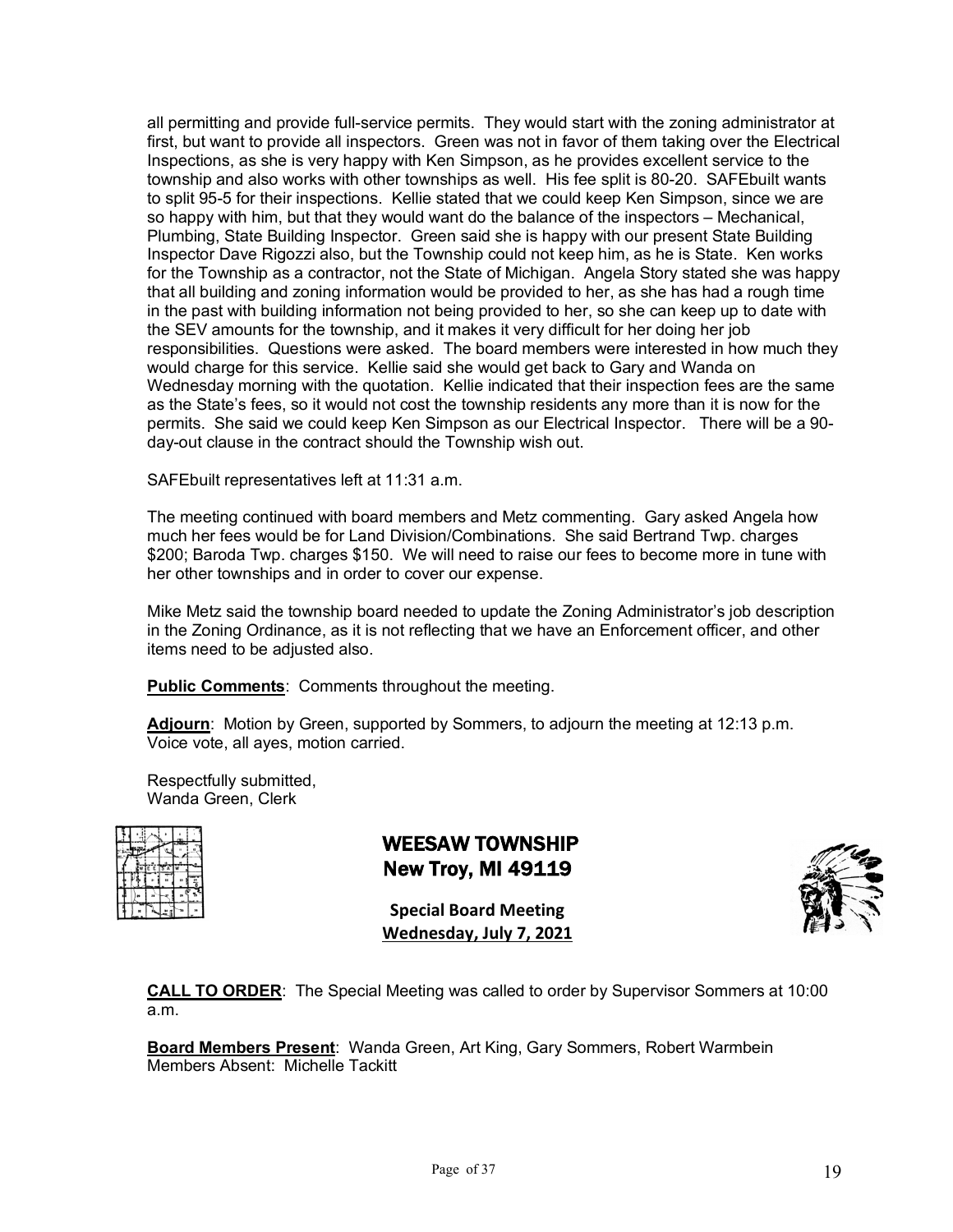**Robert Kaufman Resignation as B/Z Administrator:** The meeting was called in that due to the resignation of Robert Kaufman as Building/Zoning Administrator, he has agreed to remain for a period, and he would be willing to share the job description/duties with candidates and also to evaluate the candidates and report back to the Board of his determination of the candidates potential proficiency to perform the position on an ongoing basis. There are presently 2 candidates – one of which is Green's son, the other is Ken Hallen who would do it as a temporary basis. Another person provided a resume; however, it arrived after the deadline. Motion by King, supported by Warmbein, to approve Kaufman's sharing of the B/Z Administrator's job description, to evaluate the candidates and report back to the board of his evaluation as to their potential to perform the responsibilities. Voice vote, all ayes, motion carried. Hiring would be at the discretion of the board.

Mike Metz and Robert Warmbein spoke in favor of Safebuilt taking over these responsibilities.

Acceptance of Late Candidates for BZA: Motion by Warmbein, supported by Sommers, to extend the deadline for accepting applications for the BZA and advertise in the Berrien County Record and the Harbor Country News with an extension date of no later than Monday, 7/26/21, 10:00 a.m. Green was not in favor, as the board had not verified with Kaufman that he would be willing to stay on until this additional process was accomplished. Roll call vote, 3 ayes (Sommers, Warmbein, King), 1 nay (Green), motion carried.

**Lawnmowing**: Comments about lawnmowing issue: Due to the cost of the lawnmowing being considerably higher than last year, and the fact that the previous lawnmowing company not making us aware of their inability to perform this job for this season, we did not allocate enough funding in the budget to cover the mowing, thus we have to attempt to take measures to lower the 2021 mowing amount, such as looking at other possible companies, mowing only as needed, and such.

**Cemetery Trees – Yellowing**: Two white oaks in the cemetery are yellowing. Per King, the disease is called White Oak Wilt. Bugs are coming into where limbs have come down due to storms, etc., which cause this problem. It will take about 5 years for these trees to decline.

**Public Comments:** Comments throughout the meeting.

Adjourn: Motion by Warmbein, supported by King, to adjourn the meeting at 11:11 a.m. Voice vote, all ayes, motion carried.

Respectfully submitted, Wanda Green, Clerk

|  |         |   | <b>Robert</b><br>≕ |   |
|--|---------|---|--------------------|---|
|  | EETSATW |   |                    |   |
|  |         | m |                    | 픵 |
|  |         |   | M                  |   |
|  |         |   |                    |   |

WEESAW TOWNSHIP New Troy, MI 49119



# REGULAR BOARD MEETING MINUTES

**Wednesday, July 21, 2021**

Meeting called to order by Supervisor Gary Sommers at 7:00 p.m. The Pledge of Allegiance to the Flag was recited by all present.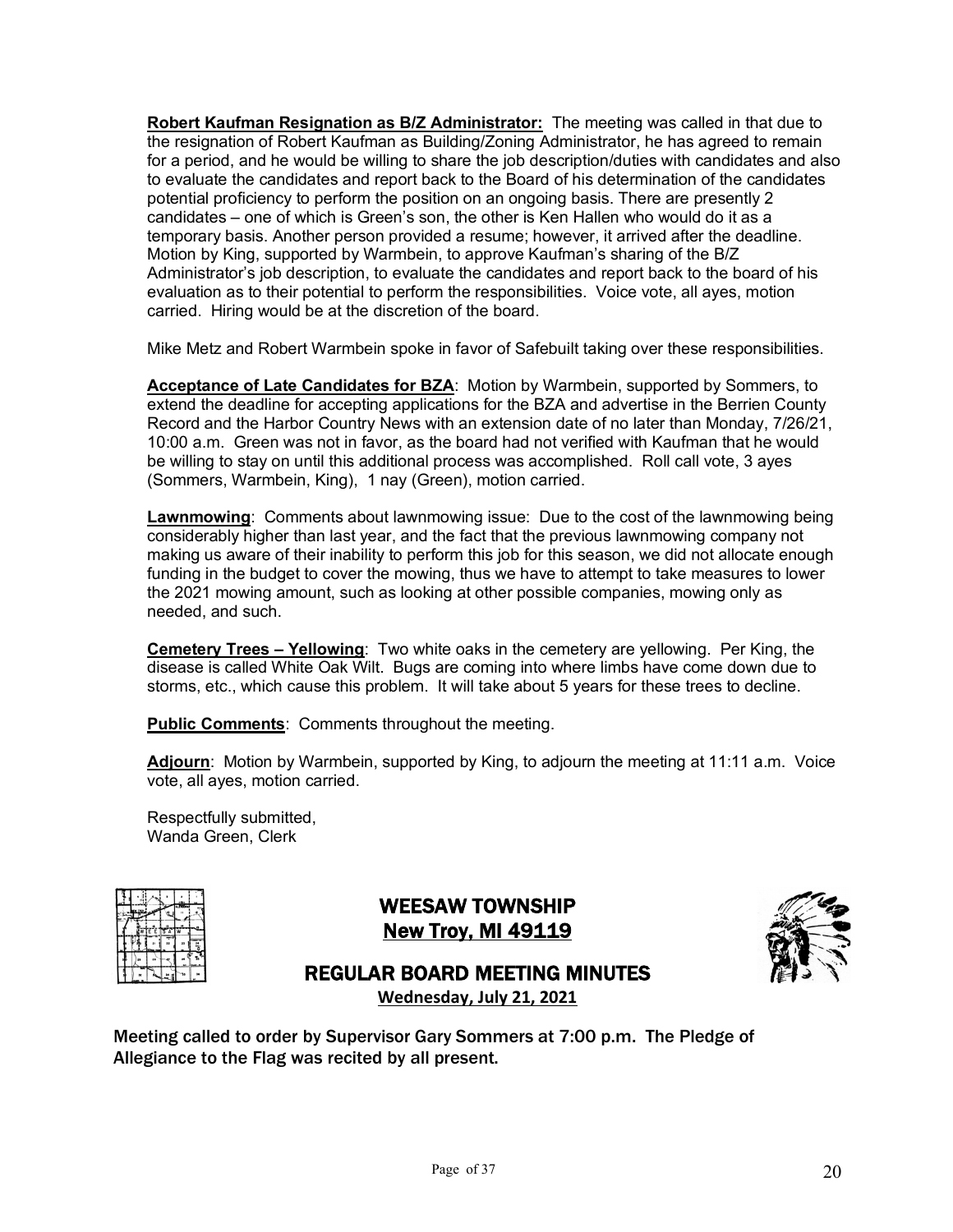- **Roll Call by Clerk Green:** Members Present: Wanda Green, Art King, Gary Sommers, Robert Warmbein. Members Absent: Michelle Tackitt
- **Berrien County Sheriff's Dept. Rep:** Representative was not present due to Coronavirus pandemic. Report provided indicated the following activity for Weesaw Township during the period of 05/01-05/31/2021: 27complaints, 0 tickets issued; 0 arrests.
- Tackitt arrived at 7:04 p.m.
- § Set/Amend Agenda Items: Motion by Warmbein, supported by King, to add 5 items as provided by Fire Chief Nitz under the Fire Dept, as follows: 1) Firefighter physicals, 2) pay Buchanan Twp. Fire for foam, 3) appoint new captain as Safety-Health Officer, 4) hire Dakota Conway pending background check, 5) Repair ladders from testing. Voice vote, all ayes, motion carried.
- **EXECT** Jimmy's Lawncare Representatives were present to voice their concerns regarding the skipping of mowing over the past few weeks. The Township had requested that they skip several weeks' mowings due to the considerable additional we are paying for mowing this year, and there wasn't enough additional funds put in the budget for the higher amount, since the former lawncare company's late notification of their not being able to continue mowing due to their lack of employees. Jimmy's Lawncare representatives indicated that when they skip mowing for a week during the growing season, it creates a problem with their mowing, since the grass had grown considerably due to the recent rains and it makes it hard on their equipment. They had been told by Township specifications to mow at 3" or higher, and that is their desire to keep the lawns beautiful. After board discussion and concerns expressed, Sommers told them to do what they had to do to make it look good in the future.
- **Public Comments: None.**
- **Accounts Payables/Receivable:** Motion by King, supported by Sommers, to add an additional \$840 to the General Fund amount for Atty. Senica's billing which came in late, making the amended amounts as follows: \$17,306.08 for the General Fund, Fire Dept. \$11,645.09; Ambulance \$2,501.34, Sewer \$4,739.08, for a Grand Total of \$36.101.59. Roll call vote, all ayes (King, Sommers, Tackitt, Warmbein, Green), motion carried.
- § Robert Krauss, Code Enforcement Officer: Not present
- **Fire Dept:** Meetings: Truck checks, wash hose from barn fire, safety meeting. 1) Motion by Warmbein, supported by Sommers, to pay the up to \$5500 for Firefighter physicals. Roll call vote, all ayes (King, Warmbein, Tackitt, Sommers, Green), motion carried. 2) Billing from Buchanan Twp. Fire for foam. This amount was approved in Fire Dept. payables previously, thus no need to approve again. Nitz reported that the insurance company wants a report for the Smith barn (next door to the barn burn reported last month). Perhaps the insurance company will pay up to \$500 for this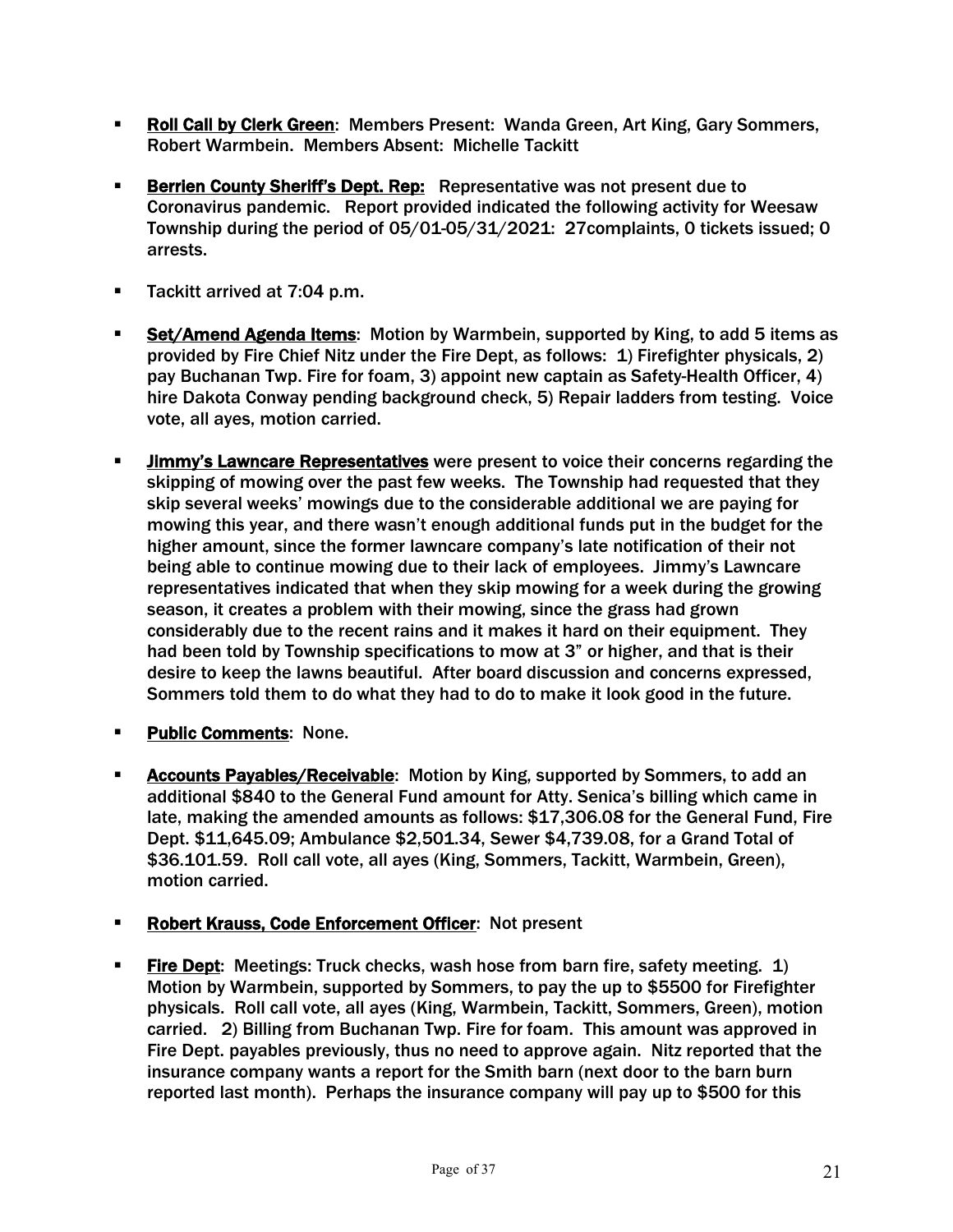incident. 3) Warmbein, supported by Tackitt, to take executive action of Fire Chief Nitz to remove, Donnie Johnson II as Safety-Health Captain. Roll call vote, 4 ayes (Warmbein, Tackitt, King, Sommers – 1 nay Green), motion carried. Motion by Warmbein, supported by Tackitt, to appoint Amanda Bronson as new Health-Safety Captain. Roll call vote, all ayes (King, Warmbein, Tackitt, Sommers, Green), motion carried. 4) Hire Dakota Conway. Motion by Warmbein, supported by King, to hire Dakota Conway pending a favorable background check as a firefighter. It will be necessary for him to take Firefighter 1 and 2 in the future. Voice vote, all ayes, motion carried. 5) Repair ladders. Approximately \$140 for repairs. Motion by Warmbein, supported by Sommers to repair the ladders and have them tested at up to \$140. Roll call vote, all ayes (Sommers, Tackitt, Warmbein, King, Green), motion carried.

- **EXPEDENT Approve Previous Minutes:** Motion by Sommers, supported by Warmbein, to approve the Regular Board Minutes of June 16 and Special Board Meeting Minutes of June 21, and July 7, 2021, as presented. Voice vote, all ayes, motion carried.
- Correspondence: Nothing to report.

### Other Township Reports:

**Treasurer's Report:** Bank and CD balances provided. Tackitt is in the midst of her summer tax collection season.

Building Zoning Administrator: No report received.

Planning Commission: May Minutes Provided.

**Cemetery Committee: None.** 

Website: When latest approved minutes are provided, the website will be up to date on minutes posted.

### Drains' Committee: No report.

Parks Committee: Jack Dodds was in town and attended the meeting. He has provided the updated 5-year Parks Plan that he has completed, with a few changes to be made. It was a tremendous undertaking for which the board members are extremely grateful. The Parks Plan has to be up-to-date in order to apply for a grant. Jack Dodds provided a Parks Plan Approval Process 2021-22 for the board's review. A Resolution of Approval template is attached on page 2. Many thanks to Jack for all his hard work and synopsis of the steps that have to be taken for completion of this task. Sommers will contact Wightman to get a cost for the ADD compliant parking lot down the hill.

### **NEW BUSINESS: None**

### UNFINISHED BUSINESS:

- Attorney Sara Senica Update: Invoice received and paid.
- **At 8:28:** Motion by Sommers, supported by Tackitt, to extend the meeting to 8:45. Voice vote, all ayes, motion carried.
- **Review Zoning Fees:** Motion by Sommers, supported by King, to accept the Zoning Fees of 7/2021 as printed, except raise the land division price to \$150, per division. Roll call vote, all ayes (Tackitt, Sommers, King, Warmbein, Green), motion carried.
- § Public Comments: In the course of public comments, it became apparent that the Cadet Program was not acted upon and needed to be addressed. Motion by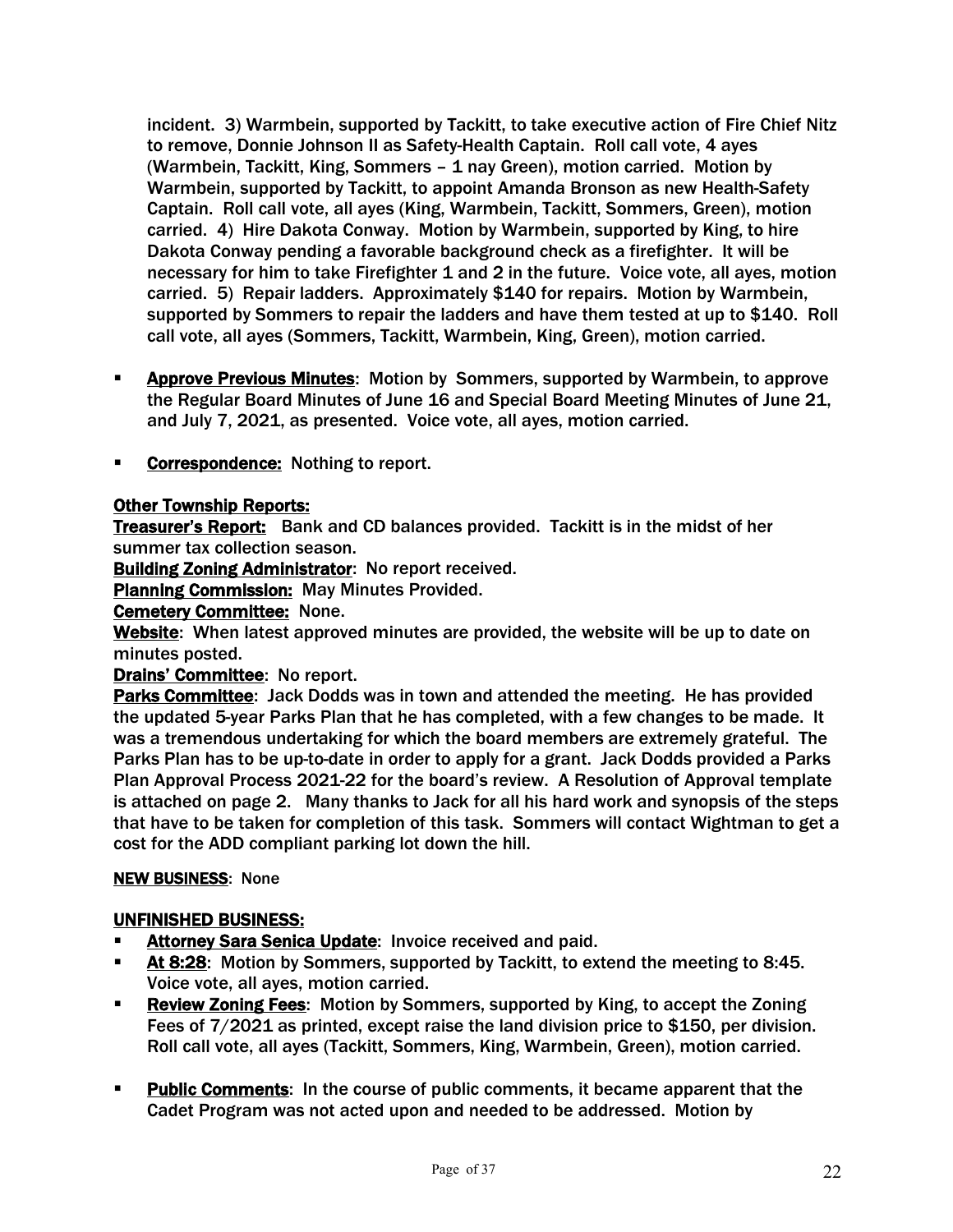Warmbein, supported by Sommers, to approve the latest version of the Cadet Program and Attorney Senica's waiver which she provided last month for review and approval. Each cadet should have a copy of the waiver signed and provided to the township. Roll call vote, all ayes, (Warmbein, Sommers, Tackitt, Green, King), motion carried.

Query from an audience member regarding the setting of the Porta-John again this year. Motion by King, supported by Warmbein, to inquire about the cost to installing it for the months of August-October, for up to \$150/month. Roll call vote, all ayes (Sommers, Warmbein, Tackitt, King, Green), motion carried.

Adjournment: Motion by Green, supported by King, to adjourn at 8:54 p.m. Voice vote, all ayes, motion carried.

Respectfully submitted,

Wanda Green Clerk

|  | EETSA |   |   |
|--|-------|---|---|
|  |       |   | 붕 |
|  |       | M |   |
|  |       |   |   |

# WEESAW TOWNSHIP New Troy, MI 49119



# REGULAR BOARD MEETING MINUTES

**Wednesday, August 11, 2021**

Meeting called to order by Supervisor Gary Sommers at 7:00 p.m. The Pledge of Allegiance to the Flag was recited by all present.

- § Roll Call by Clerk Green: Members Present: Wanda Green, Art King, Gary Sommers, Robert Warmbein. Members Absent: Michelle Tackitt (ar @ 7:04 p.m.)
- **EXECTE:** Berrien County Sheriff's Dept. Rep: Representative was not present due to Coronavirus pandemic. Report provided indicated the following activity for Weesaw Township during the period of 06/01-06/30/2021: 34 complaints, 1 ticket issued; 1 arrest.
- § Set/Amend Agenda Items: Motion by King, supported by Warmbein, to accept the Agenda, as presented. Voice vote, all ayes motion carried.
- Public Comments/Hearing of Persons present on Agenda Items: None.
- **EXP** Accounts Payable: Motion by Warmbein, King, to approve the Accounts Payable as presented (Tackitt arrived during this time at 7:04 p.m.), follows: General Fund \$15,266.57; Fire Dept. \$7,045.71, Ambulance \$2,566.34; Sewer \$509.00; for a grand total of \$25,287.62. Roll call vote, all ayes (King, Sommers, Warmbein, Tackitt, Green), motion carried.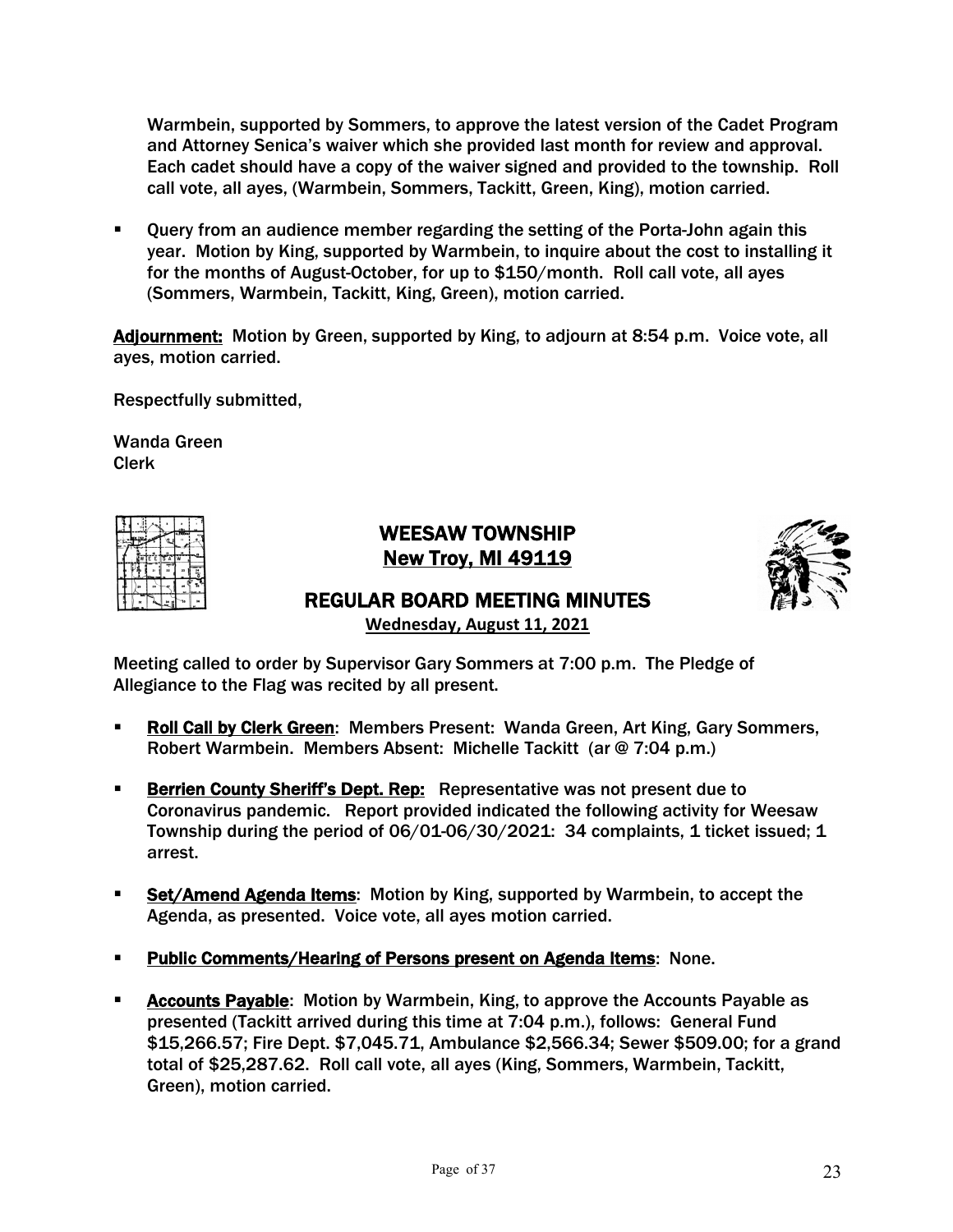- § Robert Krauss, Code Enforcement Officer: Robert Krauss was present and indicated that he has attempted to get in touch with Attorney Senica for the past 2 weeks, but has been unable to do so. He has talked with the attorneys for the Backus property which is under foreclosure. He was told that there is supposedly an active-duty military person living there, and they are attempting to have the people living there evicted. The COVID moratorium is in effect. It was questioned whether the attorney can send a letter to the holding bank. Sommers and Green will contact our attorney to see if she can contact Robert and provide direction for enforcement issues.
- § Fire Dept: Meetings/Training: Truck checks, check Dale Seifert's well. Calls: 1 call
- § Additional: Motion by Warmbein, supported by Sommers, to accept firefighter Matthew Johnson's verbal resignation effective as of July 29, 2021, when his equipment was returned. Roll call vote, all ayes (Sommers, Tackitt, King, Green, Warmbein), motion carried.

Motion by Warmbein, supported by Tackitt, to grant the request to take Fire truck #20 to the BCYF on Saturday from 7:00 a.m. to midnight – firefighters would be working as volunteers. Voice vote, all ayes, motion carried.

Motion by Warmbein, supported by King, to purchase 4 Motorola green radios with the AFG grant, which is a 7% match, or \$574. Roll call vote, all ayes (Tackitt, Sommers, King, Warmbein, Green), motion carried.

Request to have another Pancake Breakfast on Sunday, October 3, 2021, from 8 a.m. to 12 noon. Motion by Warmbein, supported by Sommers, to approve the Fire Dept. Pancake Breakfast as requested. Voice vote, all ayes, motion carried.

- § Approve Previous Minutes: Motion by Warmbein, supported by Sommers, to approve the Regular Board Minutes of July 21, 2021, as presented. Voice vote, all ayes, motion carried.
- Correspondence: Nothing to report.

### Other Township Reports:

Treasurer's Report: Bank balances provided. Tackitt is in the midst of her summer tax collection season.

Building Zoning Administrator: No report received. Sommers and Warmbein to be available for Bob Kaufman's interview of applicants for the Building-Zoning Administrator's position. Sommers reported concrete footings were poured for the Jerry/Diane Smith property without approval from the State. He will contact Dave Rigozzi about pouring the walls.

Planning Commission: June meeting minutes provided.

Cemetery Committee: Two Oak trees in the New Troy Cemetery reportedly have Oak Wilt. Sommers reported this to the soil conservation rep.

Road Committee: Several recently rebuilt roads are crumbling – Wagner and Mill Roads. 8:30: Motion by Warmbein, supported by Sommers, to extend the meeting to 9:00 p.m. Voice vote, all ayes motion carried.

Website: Website guru Mike Metz reported that a Parks page has been added for the Parks Plan's 30-day open comments. It will be monitored by the web committee.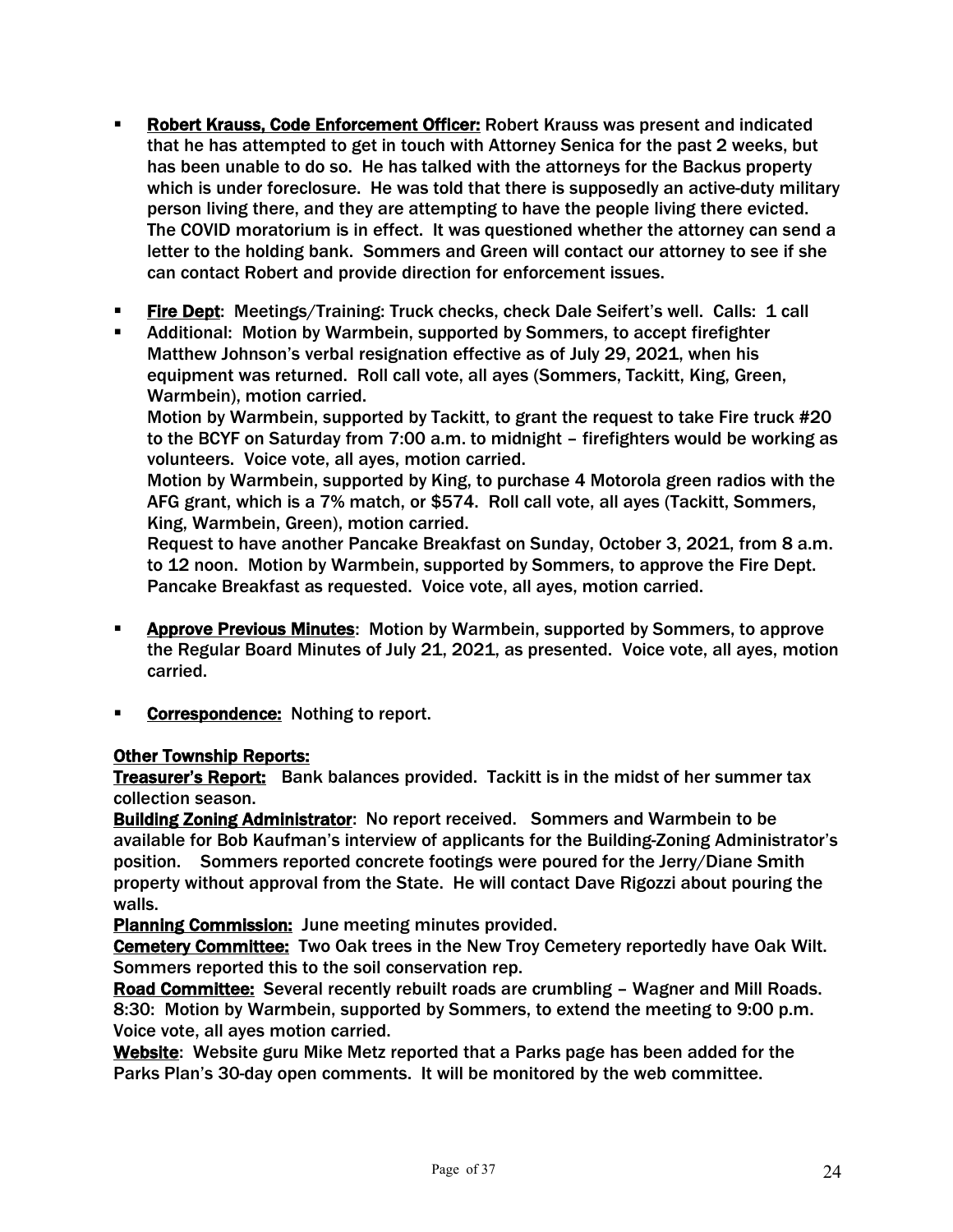Drains' Committee: The Holden Road tube is still lying dormant. Per Sommers, there is a hold up on installing it due to complications per BC Drains Commissioner Chris Quattrin. Parks Committee: Mike Metz and Gary Sommers presented information relating to the 5- Year Parks Plan for the grant. It has to be published in the newspaper and available for comments. Metz had acquired copies of the Plan for comments and for the Township Board members. It is available at the Township Hall, FONT and on-line. Motion by Warmbein, supported by Green, to move forward with publication at a proposed amount of up to \$300 to pay the outstanding amounts for publication and other misc. items of the Parks Plan. Roll call vote, all ayes (Warmbein, Green, Sommers, Tackitt, King), motion carried.

### NEW BUSINESS: None

### UNFINISHED BUSINESS:

- Attorney Sara Senica Update: Nothing received.
- § Resolution 2021-09: Annual Street Light Assessment District Review. Motion by Warmbein, supported by King, to adopt Resolution 2021-09 as presented (no raise in the assessment this year). Roll call vote, all ayes (King, Warmbein, Tackitt Sommers, Green), motion carried.
- § Zoning Fees/Review/Address Land Division: Motion by Green, supported by Sommers, to approve the Land Division split fees adopted last month in the amount of 90% for the Assessor and 10% to be retained by the Township, and to update the land division fees to indicate charging \$150 for the first land division and \$50 for any additional divisions completed in one transaction with one survey. Roll call vote, all ayes (Green, Tackitt, Sommers, King, Warmbein), motion carried.
- Public Comments: The American Flags which are presently flying are looking very bad and need to be taken down or replaced. Motion by King, supported by Tackitt, to take the flag down since the annual patriotic holidays are very close to being over. Regarding Mill Road Park, the boards re curving up and look bad. Sommers to contact the jail crew to see if we can get a crew to maintain the park. Mike Metz reported that the Trail Blazers may be interested in working as volunteers to help clean up also. Inkind time should be recorded; however, the Mill Road Park is not considered in-kind.

Adjournment: Motion by Sommers, supported by King, to adjourn at 9:20 p.m. Voice vote, all ayes, motion carried.

Respectfully submitted,

Wanda Green, Clerk

|  |                        | m |   |
|--|------------------------|---|---|
|  | $E$ $E$ $15^{\circ}$ A |   |   |
|  |                        |   | ő |
|  |                        | M |   |
|  |                        |   |   |

WEESAW TOWNSHIP New Troy, MI 49119



REGULAR BOARD MEETING MINUTES

**Wednesday, September 15, 2021**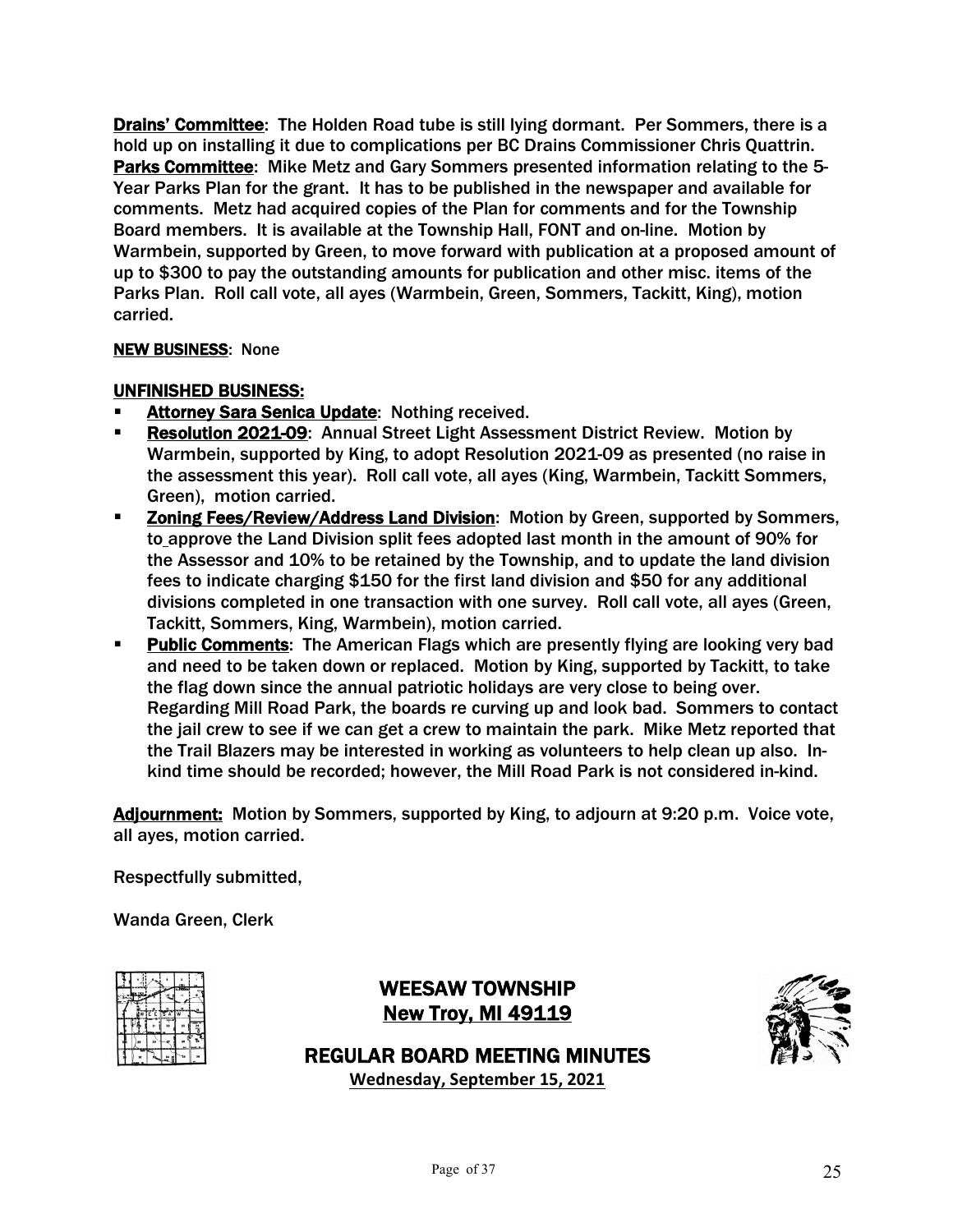Meeting called to order by Supervisor Gary Sommers at 7:00 p.m. The Pledge of Allegiance to the Flag was recited by all present.

- Roll Call by Clerk Green: Members Present: Wanda Green, Art King, Gary Sommers, Robert Warmbein. Members Absent: Michelle Tackitt (arrived @ 7:07 p.m.)
- **Berrien County Sheriff's Dept. Rep:** Representative was not present due to continued Coronavirus outbreak. Report provided indicated the following activity for Weesaw Township during the period of 06/01-06/30/2021: 28 complaints, 2 tickets issued; 1 arrest.
- **Set/Amend Agenda Items:** Motion by King, supported by Warmbein, to add the Center of the World Run, October 13, 2021, to the Agenda, under Fire Dept. report. Voice vote, all ayes, motion carried.
- Patrick Sage, Senior Manager, Kruggel Lawton, CPAs: Mr. Sage presented the Fiscal Year 2020-21 audit report – Unmodified opinion, materially accurate. He reported that the township is in a financial positive position. He provided information on the various township companies. It was a very favorable audit for the Township provided to the board members. He provided bound audit reports to all board members.
- § 7:07 p.m.: Michelle Tackitt arrived during the Audit presentation by Mr. Sage.
- **Public Comments/Hearing of Persons present on Agenda Items:** None.
- § Accounts Payable: Motion by King, supported by Warmbein, to approve the Accounts Payable as presented, as follows: General Fund \$20,982.19; Fire Dept. \$6,880.43, Ambulance \$2,516.34; Sewer \$6,622.16, Sewer PH II Note Pmt. (Interest only) \$13,179.37 for a grand total of \$50,180.49. Roll call vote, all ayes (King, Sommers, Warmbein, Tackitt, Green), motion carried.
- § Robert Krauss, Code Enforcement Officer: Robert Krauss was not present due to his not having heard from the township attorney and having no new information regarding past tickets written, and thus not knowing what was happening with the tickets he had issued some time ago. There were questions from the audience concerning the blight in the township, such as can the blight be handled without going through the court system? King is looking into and will get back to the board with information.
- **Eire Dept:** There were 9 calls in the past month (long month due to the Berrien County Youth Fair during last month, thus scheduling the meeting one week earlier than usual): 1 grass fire, 2 PI accidents, 1 CO alarm, 3 utility calls, 2 other calls to man the fire house by the County. Training: Truck checks, Jaws/high voltage/new hot sticks/carbon monoxide meter training.
- § Other Fire Issues: Send Amanda Bronson to Pump operation & driving training class @ \$300.

Send 3 firefighters (Adrianna Burkhard-Ayala, Jon Klettke, and Jason Wiedenman to Firefighter 1 & 2 Class @ \$750 total. Motion by Warmbein, supported by Sommers, to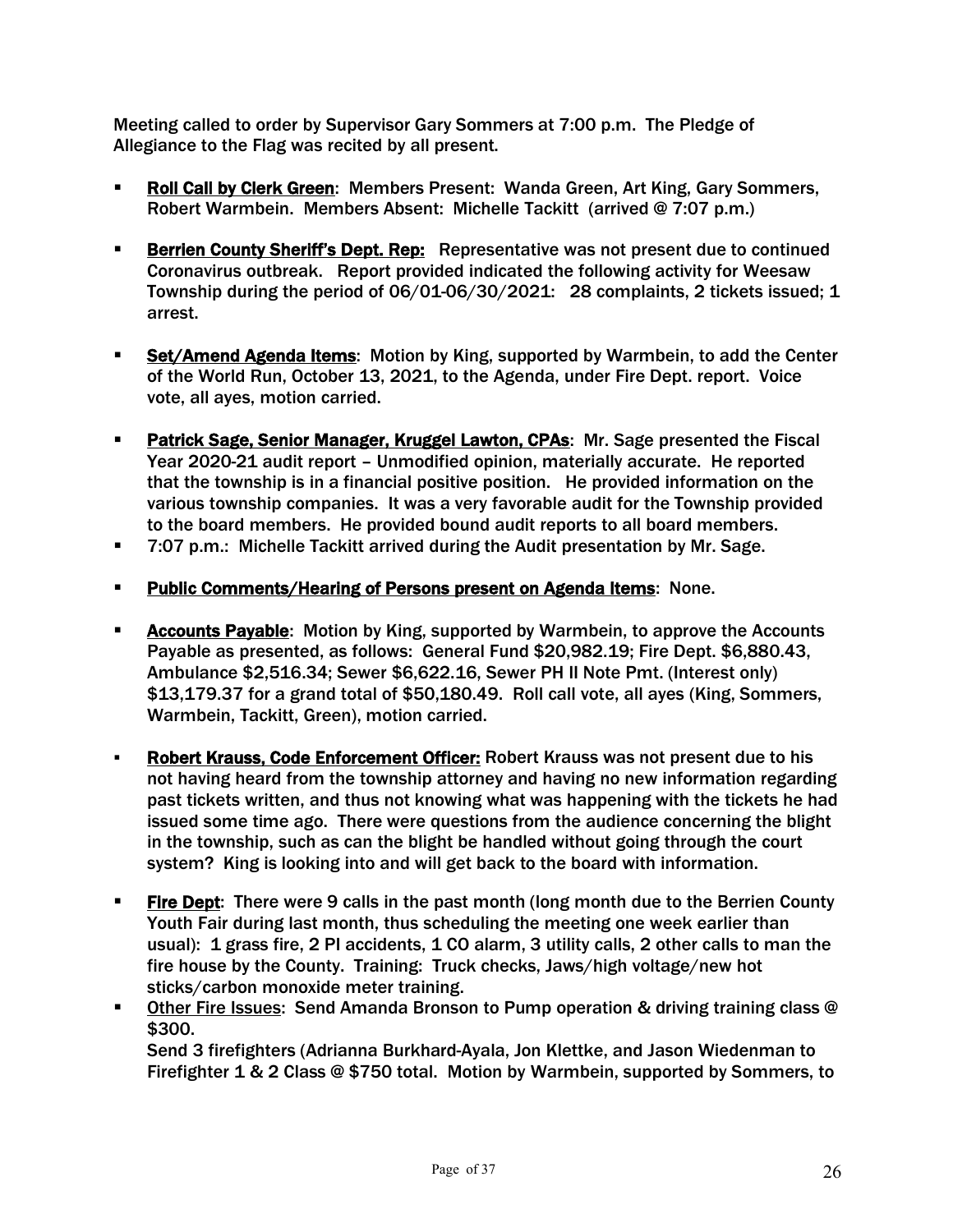pay \$1,050 to pay for training for the two preceding firefighters' trainings. Roll call vote, all ayes (Warmbein, Tackitt, Sommers, King, Green), motion carried.

- § Motion by Warmbein, supported by Sommers, to pay up to \$2,000 to service the fire trucks. Roll call vote, all ayes (Sommers, King, Green, Tackitt, Warmbein), motion carried.
- § Motion by Warmbein, supported by Sommers, to pay up to \$1,050 for MIOSHA audit by Villa Environmental. Roll call vote, all ayes (Tackitt, Warmbein, Sommers, King, Green), motion carried.
- § Motion by Warmbein, supported by King, to approve a pancake breakfast at the township hall on Sunday, October 3, 2021, from 8:00-11:00 a.m. Voice vote, all ayes, motion carried.
- § Other Information: A chain saw was purchased; regarding the recent MIOSHA investigation, no citations were issued and all is well.
- § On Saturday, October 23, 2021, FONT will be hosting a 5k & 10k walk/run. They wish to use several fire trucks at certain locations to control traffic. Motion by Warmbein, supported by Tackitt, to approve this action. Voice vote, all ayes, motion carried. It was reported FONT will make a donation for this activity to help with the funding of the Halloween party.
- Sommers reported that a \$14,500 grant written by Clerk Wanda Green was received from TC Energy Foundation, which will go towards making Fire Dept. MIOSHA compliant. We should keep receipts of expenditures for future confirmation of this spending.
- Motion by Warmbein, supported by King, to table the Resolution for Approval of the Weesaw Twp. Fire Dept. to Participate in the Michigan Mutual Aid Box Alarm System Division (Amended Michigan Mutual Aid Box Alarm System Association Agreement), which is for mutual aid throughout the State of MI. Several board members were not in favor of voting on this without reading the agreement in its entirety. Voice vote, all ayes, motion carried.
- **Example 2 Approve Previous Minutes:** Motion by King, supported by Warmbein, to approve the Regular Board Minutes of August 11, 2021, as presented. Voice vote, all ayes, motion carried.
- **Correspondence:** Burnham & Flowers provided the insurance premium for the upcoming year. All board members and the Fire Dept. should quickly review and provide any updates to be made. Approve at the next meeting prior to December meeting.
- **EXECTE:** American Rescue Funds: Green provided necessary information and funds are expected shortly.

# Other Township Reports:

Treasurer's Report: Bank balances provided. Tax collection completed. Tackitt indicated that interest is charged at 1% per month for past-due taxes, and people can pay them to her rather than at the county office.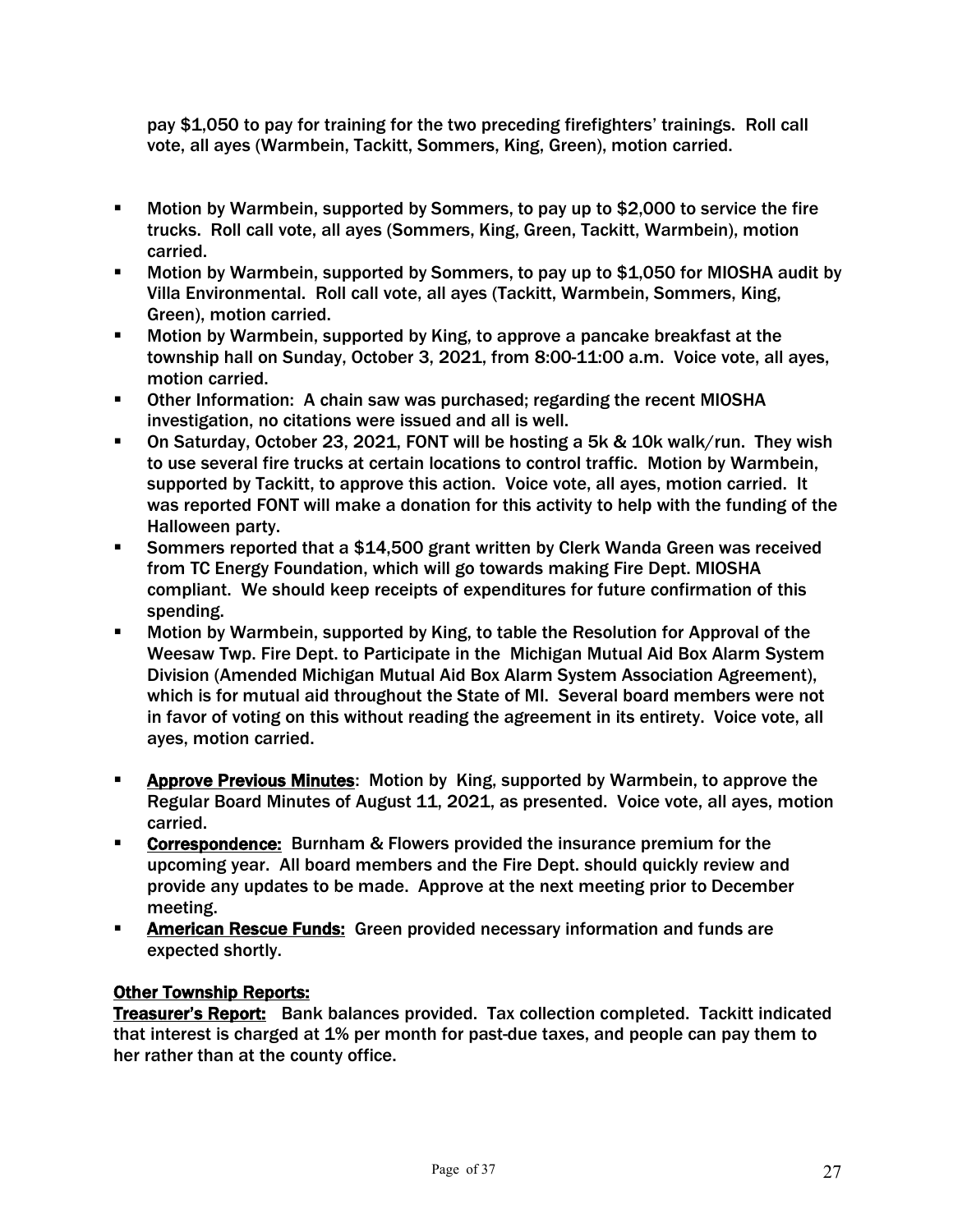At approximately 8:40 p.m., motion by Sommers, supported by Warmbein, to extend the meeting one hour. Voice vote, all ayes, motion carried.

**Building Zoning Administrator:** No report received. Sommers indicated that Kaufman had said he would talk with the three candidates for the position and he would recommend who he felt would be the best choice.

Green left the meeting at 8:54 p.m., prior to the conclusion of the meeting.

Respectfully submitted,

Wanda Green, Clerk

|    |       | <b>TELLA</b> |   |
|----|-------|--------------|---|
| m. | FEISA | ۰            |   |
|    |       |              | ÷ |
|    |       |              |   |
|    |       |              |   |

# WEESAW TOWNSHIP New Troy, MI 49119

**Special Board Meeting Monday, October 11, 2021**



**CALL TO ORDER**: The Special Meeting was called to order by Supervisor Sommers at 10:00 a.m.

**Board Members Present**: Wanda Green, Art King, Gary Sommers, Robert Warmbein Members Absent: Michelle Tackitt

**Zoning Administrator Position:** The meeting was called to make a decision regarding the Zoning Administrator's position, wherein Bob Kaufman had resigned effective July 15, 2021, and had continued past that date to help keep applications moving forward. The position had become too Bob Kaufman and his wife Renny were present to provide a proposal for continuing with the zoning department. After reviewing his proposal with the township board and his reasoning, he indicated that the time required was 8-10 hours per week for the zoning and his proposed rate is \$350/hour per week for a total per month rate of \$1400. Kaufman left at 10:38 a.m.

After Bob Kaufman and Renny left, Robert Krauss arrived at 11:04 a.m. Krauss indicated that he had contacted Attorney Senica and Dave Rigozzi regarding several properties in Glendora owned by Alek (Chicago resident). The attorney indicated she would keep informed about enforcement. Krauss will work with attorney closely. Krauss indicated he would be willing to take the Zoning Administrator's position, as he has been doing that for Galien in the past.

Motion by Sommers, supported by Warmbein, to accept the resignation of Bob Kaufman Zoning Administrator effective November 1, 2021, and that we would appreciate his turning in his zoning records, cell phone, keys, any other township items, and outstanding timesheets, expressing the township's ceaseless gratitude for the sixteen years of past service. Roll call vote, all ayes, (Sommers, Warmbein, King, Green), motion carried.

After further discussion, motion by King, supported by Sommers, to hire Krauss as of November 1, 2021, for the Zoning Administrator's position at a beginning salary of \$17.50/hr. + mileage.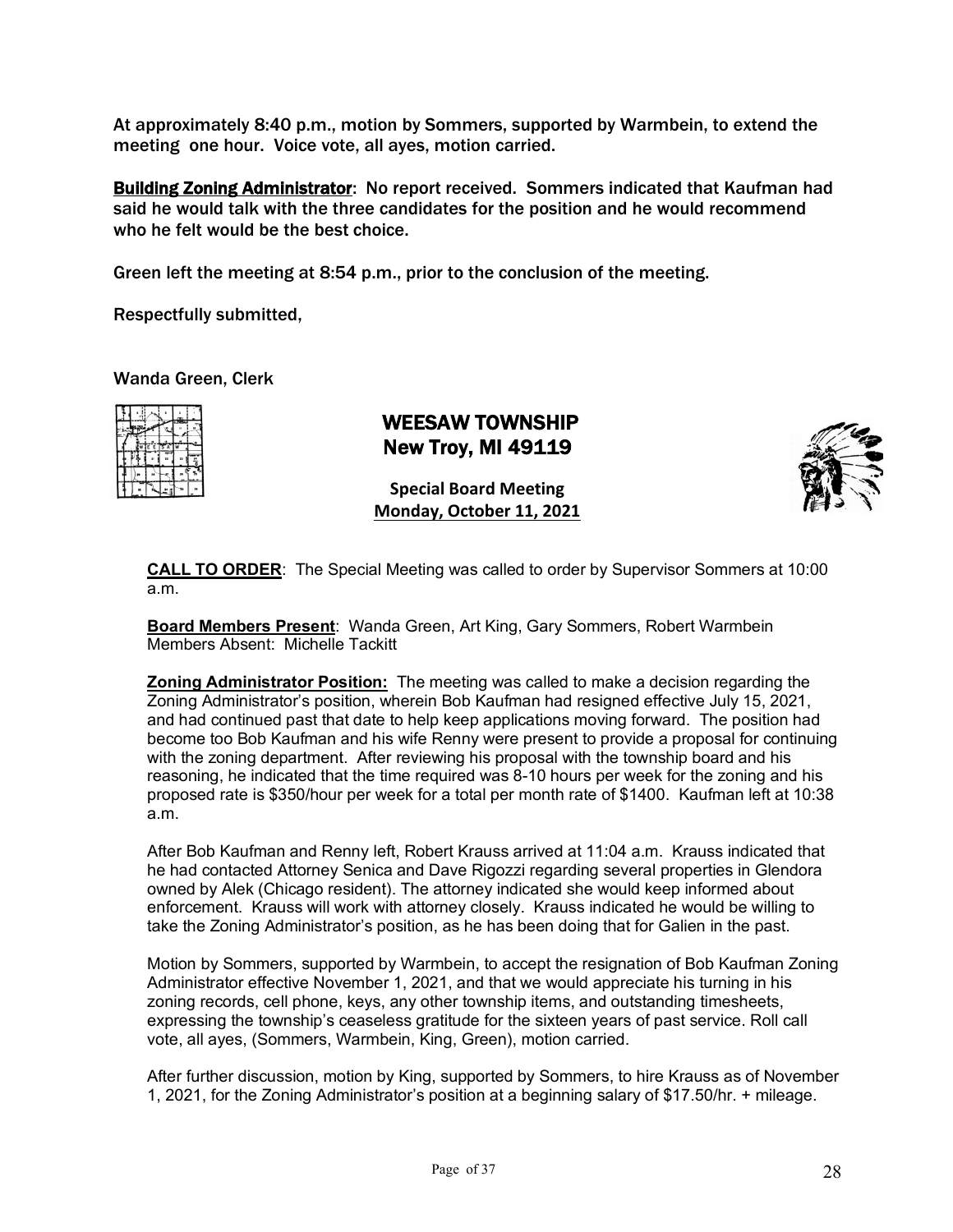Roll call vote, 3 ayes (King, Sommers, Green), 1 nay (Warmbein – due to his belief that Krauss has a lot on his plate presently.)

**Public Comments**: Resident Mike Metz had a number of remarks throughout the meeting. He said the township needed to come up with a corrected job description for the Zoning Administrator, and asked clerk to send updated fees to him for the website. Also, needs someone to take minutes for Planning Commission since Clerk will be out of town during that time.

**Adjourn**: Motion by Warmbein, supported by Green, to adjourn the meeting at 12:19 p.m. Voice vote, all ayes, motion carried.

Respectfully submitted,

Wanda Green, Clerk

# WEESAW TOWNSHIP New Troy, MI 49119



**Special Board Meeting**

**Monday, October 18, 2021 (for Oct. Regular Board Meeting Items)**

**CALL TO ORDER**: The Special Meeting was called to order by Supervisor Sommers at 4:00 p.m. (Special Meeting called to conduct scheduled business of Regular Board Meeting of Wednesday, October 20, 2021, due to proposed absence of Clerk due to a family emergency)

**Pledge of Allegiance to the Flag was recited by all in attendance.**

**Roll Call: Board Members Present**: Wanda Green, Art King, Gary Sommers, **Members Absent**: Michelle Tackitt, Robert Warmbein

**Berrien County Sheriff's Department Representative Report**: Report provided. Deputy Sheriff not in attendance.

**Set/Amend Agenda Items**: King requested to add Township Hall Lighting System. Motion by King, supported by Sommers, to approve adding this agenda item. Voice vote, all ayes, motion carried.

**Public Comments**: Mike Metz requested permission of the Township Board to call Atty. Sara Senica to ask about lot sizes being too small and inadequate setbacks. Motion by Sommers, supported by King to grant permission to allow Mike Metz to contact Atty. Sara Senica regarding the two zoning issues that have arisen regarding the lot sizing and setbacks. Roll call vote, all ayes (Sommers King, Green), motion carried.

Resident Jennifer Powell provided public comments regarding the excessive speed occurring between CA and Log Cabin Roads. She called the police department, and they put up a radar speed sign. She is concerned about pets and children. Sommers to contact the Berrien County Road Dept. regarding their placing the trailer sign.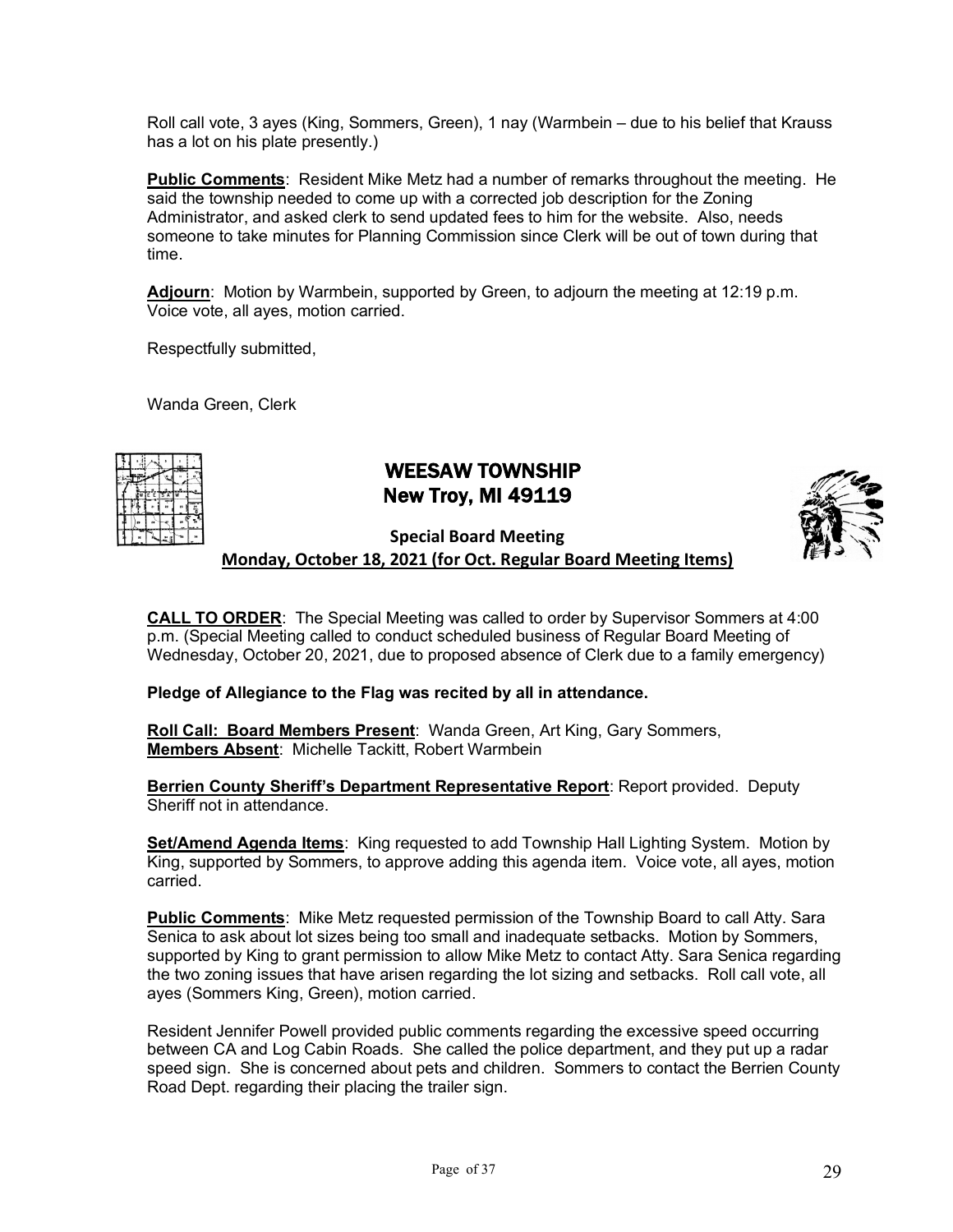**Approve Accounts Payables Monthly Expenditures Report**: Two checks were not on the Accounts Payable and were added to the totals as follows and revised payables: General Fund: Add S.E. Berrien Cty. Landfill S/B \$45.60; Fire Dept.: IN-MI Electric add \$171.68;, making revised General Fund Expenditures total: \$19,275.60; Fire Dept. \$9,705.87; Ambulance \$2,631.34; Sewer Fund \$4,727.99; for a Grand Total of all expenditures of \$36,340.80.

**Robert Krauss, Code Enforcement Officer**: No written report provided. Sommers reported there are three cease and desist orders being violated. Krauss to contact Rigozzi regarding these violation. Tickets to be issued, if necessary.

**Approve Previous Minutes**: Motion by Sommers, supported by King, to approve Regular Board Minutes of Wed., Sept. 15, 2021, and Special Board Meeting Minutes of Mon., October 11, 2021. Voice vote, all ayes, motion carried.

#### **Other Township Reports**:

Treasurer's Report: Bank balances provided by Tackitt.

Planning Commission: Minutes provided by Clerk Green.

Cemetery Committee: Cemetery Lots Refund: 2 lots less \$10/ea. lot – sold at \$200/ea. or \$380.00 refund. Motion by King, supported by Sommers, to refund the \$380 to Julian Kubian for the two cemetery lots in the New Troy Cemetery. Voice vote, all ayes, motion carried. In addition, Sommers will contact the lawn mowing people and asked them not to mow this week.

Road Committee: Sommers reported that maintenance of the roads is okay. They will tar and stone on Wee-Chik Rd., which is presently graveled, next year.

Website Committee: A meeting is in the planning.

Drains Committee: The annual drains bill received in the amount of \$43,500.44. Due February 2022.

Parks Committee: On 11/09 is the regular parks meeting with Marcie Hamilton, 7:00 p.m. Engineering for parks driveway by Wightman Associates. They will get back with us with price. Parks Committee member Mike Metz indicated that the amount that Wightman charges for engineering fees is \$100/hr. Motion by King, supported by Sommers to approve up to \$1000 for engineering of the park's driveway. Roll call vote, all ayes (Sommers, King, Green), motion carried.

Motion by Sommers, supported by King, to approve up to \$500 for the park's additional bridge #2. Roll call vote, all ayes (Sommers King, Green), motion caried.

**New Business:** Snowplowing Bids: Motion by King, supported by Sommers, to approve placing ad in the Berrien County Record for snowplowing bids upon Green's return from her emergency trip to TX. Roll call vote, all ayes (Green, King, Sommers), motion carried.

**Unfinished Business**: Attorney Sara Senica update – nothing at this time.

**Fire Dept.:** Fire Chief Ted Nitz reported that Collin Warner has to take the practical test retest. Motion by Sommers, supported by King, to approve Collin Warner to the fire dept. pending a background report. Voice vote, all ayes, motion carried. Chief Nitz also recommended Dakota Krieger to the Cadet program. Motion by King, supported by Sommers, to recommend Dakota Krieger for the Cadet Program. Voice vote, all ayes, motion carried.

Chief Nitz also requested to use up to 3 trucks for the Friends of New Troy 5k run. Motion by Sommers, supported by King, to permit the Fire Dept. to utilize the trucks as requested. Voice, vote, all ayes, motion carried.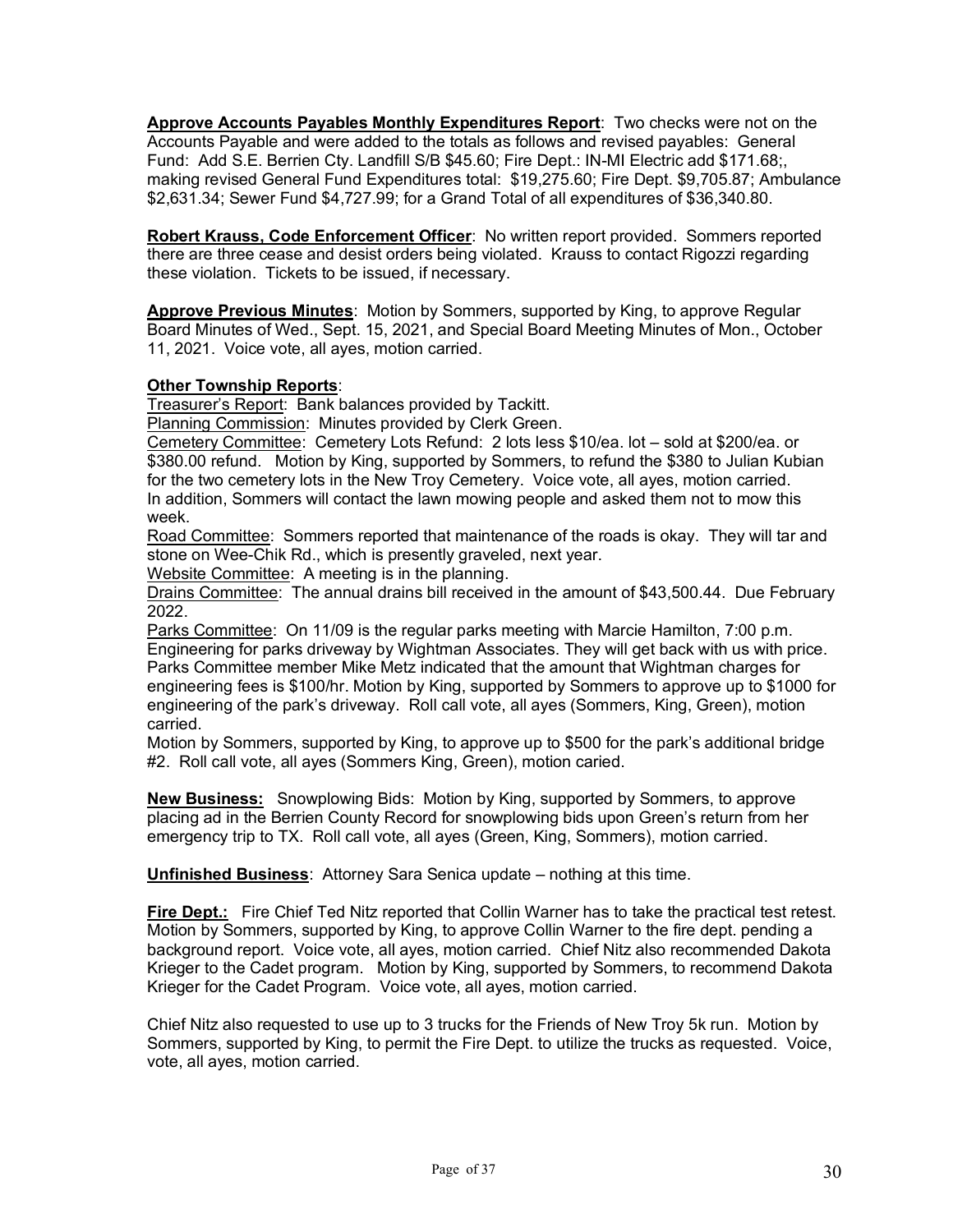The Annual Halloween Party is scheduled for Saturday, October 30, 2021. Motion by Sommers, supported by King, to permit the Fire Dept. to have the Halloween Party as planned.

Fire Dept. Report: 4 calls, truck checks and cleaning.

Chief Nitz requested \$360 from the budget for 9 air bottles to be hydro-tested (which is required every 5 years). Motion by King, supported by Green, to approve having the 9 air bottles hydrotested as requested for \$350. Roll call vote, all ayes (Sommers, Green, King), motion carried.

Chief Nitz requested judges for the Halloween Party costume contest.

**Added to Agenda Item**; King provided information regarding replacing present ceiling lights with LED Lighting in the township hall meeting room, which will be more cost-efficient. Discussion ensued, and King will call around to get pricing and bring it back to the board next month for action.

**Public Comments**: None at this time. Heard throughout the meeting.

**Adjourn**: Motion by Green, supported by Sommers, to adjourn the meeting at 5:07 p.m. Voice vote, all ayes, motion carried.

Respectfully submitted,

Wanda Green, Clerk

| ۰ | $E E \sin \frac{\pi}{2}$ | w |   |
|---|--------------------------|---|---|
|   |                          |   | 픵 |
| z |                          | M |   |
|   |                          |   |   |

WEESAW TOWNSHIP New Troy, MI 49119



# REGULAR BOARD MEETING

# 2021-2026 PARKS & RECREATION PLAN PUBLIC HEARING

# MINUTES

### **Wednesday, October 20, 2021**

Meeting called to order by Supervisor Gary Sommers at 7:00 p.m. The Pledge of Allegiance to the Flag was recited by all present.

- § Supervisor Sommers appointed Jack Dodds to act as secretary recording the minutes of the meeting and the hearing due to the emergency absence of Clerk Wanda Green.
- Roll Call by Jack Dodds, substituting for Clerk Green: Members Present-Art King, Gary Sommers, Robert Warmbein. Members Absent-Wanda Green, Michelle Tackitt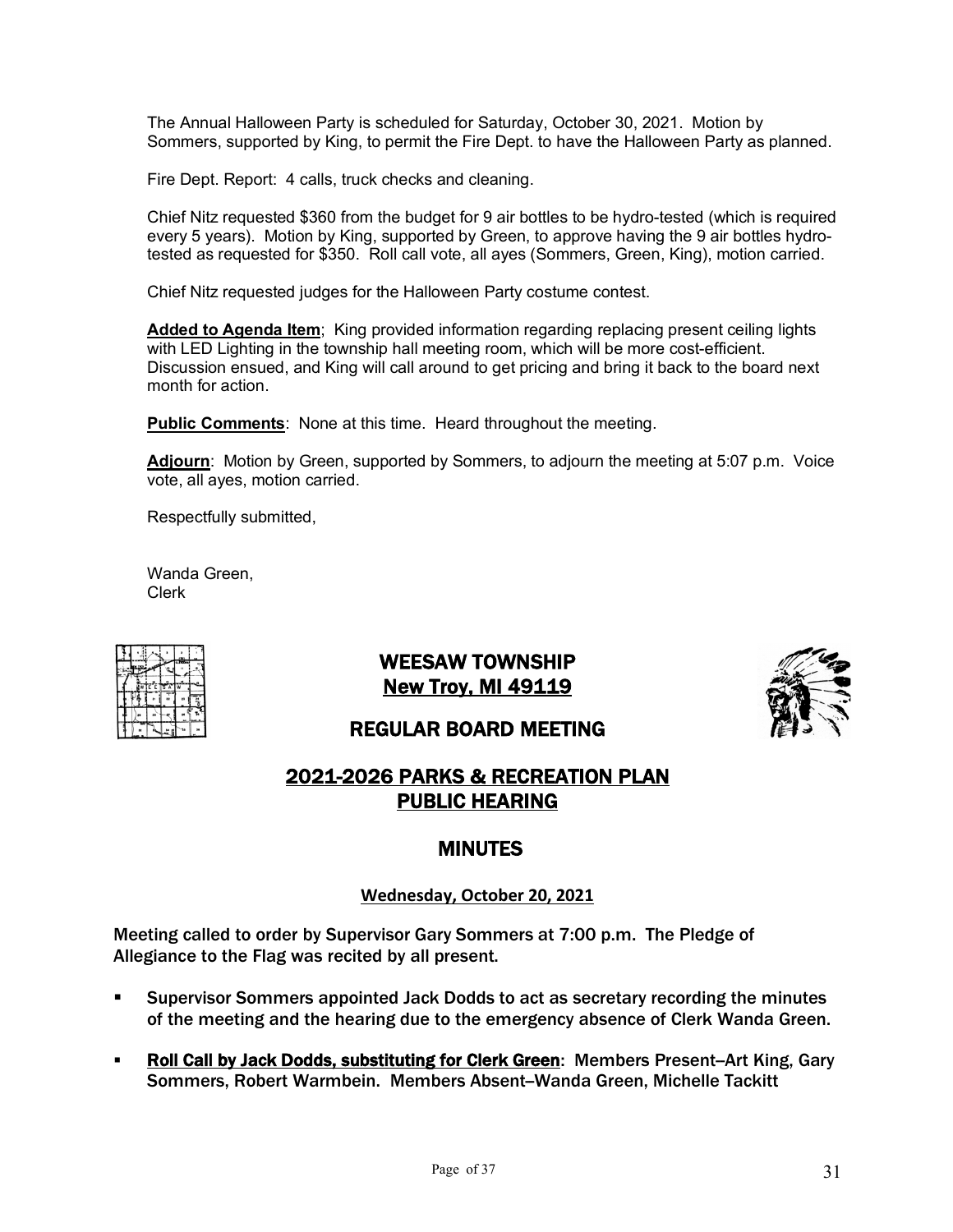§ Board Meeting Temporarily Suspended/Public Hearing Opened : Gary Sommers opened the Public Hearing to hear comments on the Weesaw Township Parks and Recreation Plan, 2021-2026, at 7:02 p.m.

Initial written comments were read by Jack Dodds: The parks plan being considered at this hearing is one step in the development of Weesaw Township Parks that began over ten years ago. Along the way, our planning has benefited from all the insights and efforts of several Weesaw Township boards and the members of the ongoing Weesaw Township Parks Committee.

Most of all, our Parks plan presented here has been shaped by the many comments and suggestions from township residents and park visitors. The four park surveys conducted over ten years received over 360 responses and 160 written comments. The Parks Committee sifted all of this information, weighed decisions about what residents most wanted for our parks, and produced the plan before us.

Tonight's hearing is one more opportunity for input that will shape the final version of the plan to be submitted to the Michigan Department of Natural Resources and to support future township requests for parks and recreation grants. And so, what more needs to be said about our parks and recreation plan?

Mike Metz, Weesaw Parks Committee Member: Mike briefly described what a parks plan is, what it does, and how it compares to the township's five-year Master Plan. He emphasized that it points in a direction for improvements and provides support for grant applications.

### Public Comments

Glen Pastryk, 12521 Cleveland Avenue, Buchanan, Michigan: Mr. Pastryk asked what the over-all intentions were for the plan, what it aimed to accomplish. Jack Dodds responded by reading the goals for the parks listed in Part 5 of the Plan. Pastryk then asked about the impact of the Plan and park improvements on the new portion of the the New Troy Cemetery, which is adjacent to the woodland section of Weesaw Park. Supervisor Sommers responded by describing plans for a columbarium to be erected near the park's rustic trail that will eventually circle Weesaw Park. Pastryk asked about the timber cutting that was once proposed for the park and was told by Sommers that the proposal was no longer being considered and that the park woodland would remain as it is.

Jim Pastryk, 4250 Lynn Street, Sawyer, Michigan: Mr. Pastryk asked for further description of the rustic trail and responded favorably to the intention to preserve the woodland section of the park and to develop the trail. Park Committee member Hanover summarized the initial stages of plan implementation, even before a request for a grant is made. Trustee Robert Warmbein indicated that he supported the Parks Plan and thought it would be good for the township to pursue the Plan through the award of a grant. Gary Sommers responded by identifying the priorities for park development as stressed by township residents over multiple surveys. He also itemized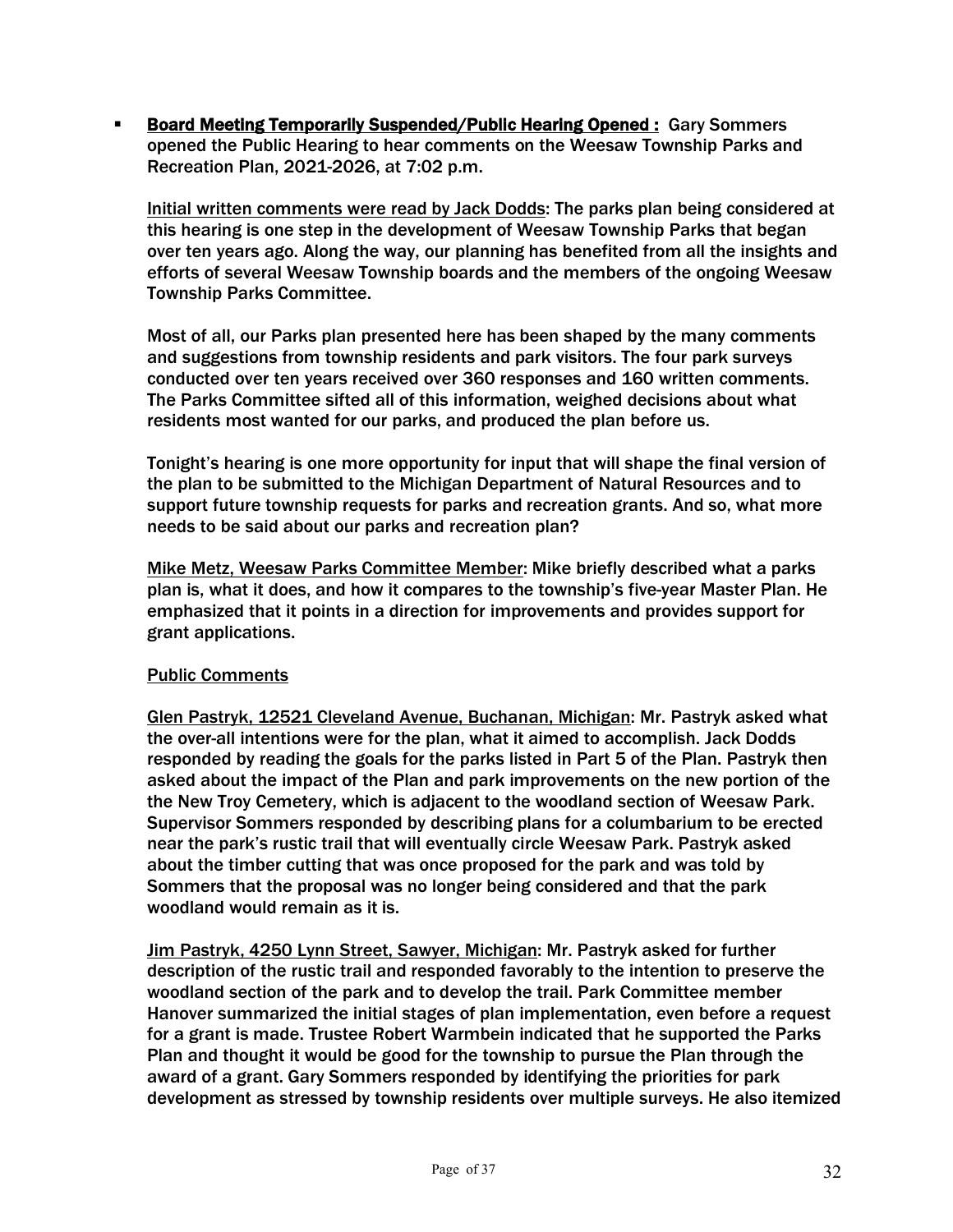costs, showing a total amount close to a spending objective \$150,000 (\$100,00 grant from DNR, \$50,000 matching township contribution).

Open-sided pavilion - \$45,000 Multi-sport court - \$36,350 4 benches - \$6,000 Playground equipment - \$60,000 Incidental costs - \$2,650

§ Resolution for Adoption of the Weesaw Township Parks & Recreation Plan, 2021- 2026, Resolution # 2021-10: Following public comments, Supervisor Sommers announced the resolution for adoption of the plan and asked Jack Dodds to read the resolution before the vote. Motion to adopt by Sommers; seconded by Robert Warmbein.

Discussion: Supervisor Sommers emphasized that while there is much in the plan to be pursued, the township has five years to achieve these goals.

Vote on Resolution 2021-10: Voice vote, all ayes, motion carried. By a quorum of members present, Resolution 2021-10, the Weesaw Township Parks and Recreation Plan, 2021-2026, is adopted.

§ Close Public Hearing/Reopen Township Board Meeting and Adjournment: There being no further public comments, Supervisor Sommers called for the meeting to be adjourned. Robert Warmbein moved and Gary Sommers seconded the motion at 8:14 p.m. Voice vote, all ayes, motion carried.

Respectfully submitted,

Wanda Green, Clerk

|  |  |   | ÷ |
|--|--|---|---|
|  |  | м |   |
|  |  |   |   |

 WEESAW TOWNSHIP New Troy, MI 49119

**REGULAR BOARD MEETING Wednesday, November 17, 2021**



**CALL TO ORDER**: Sommers called the meeting to order at 7:00 p.m.

**Pledge of Allegiance to the Flag was recited by all in attendance.**

**Roll Call: by Clerk Wanda Green: Board Members Present**: Wanda Green, Art King, Gary Sommers, Robert Warmbein; Members Absent: Michelle Tackitt,

**Berrien County Sheriff's Department Representative Report**: Report provided. Deputy Sheriff not in attendance. Weesaw Township Activity for 09/01/2021-09/30/2021: Complaints 21, Tickets issued 0, Arrests: 0.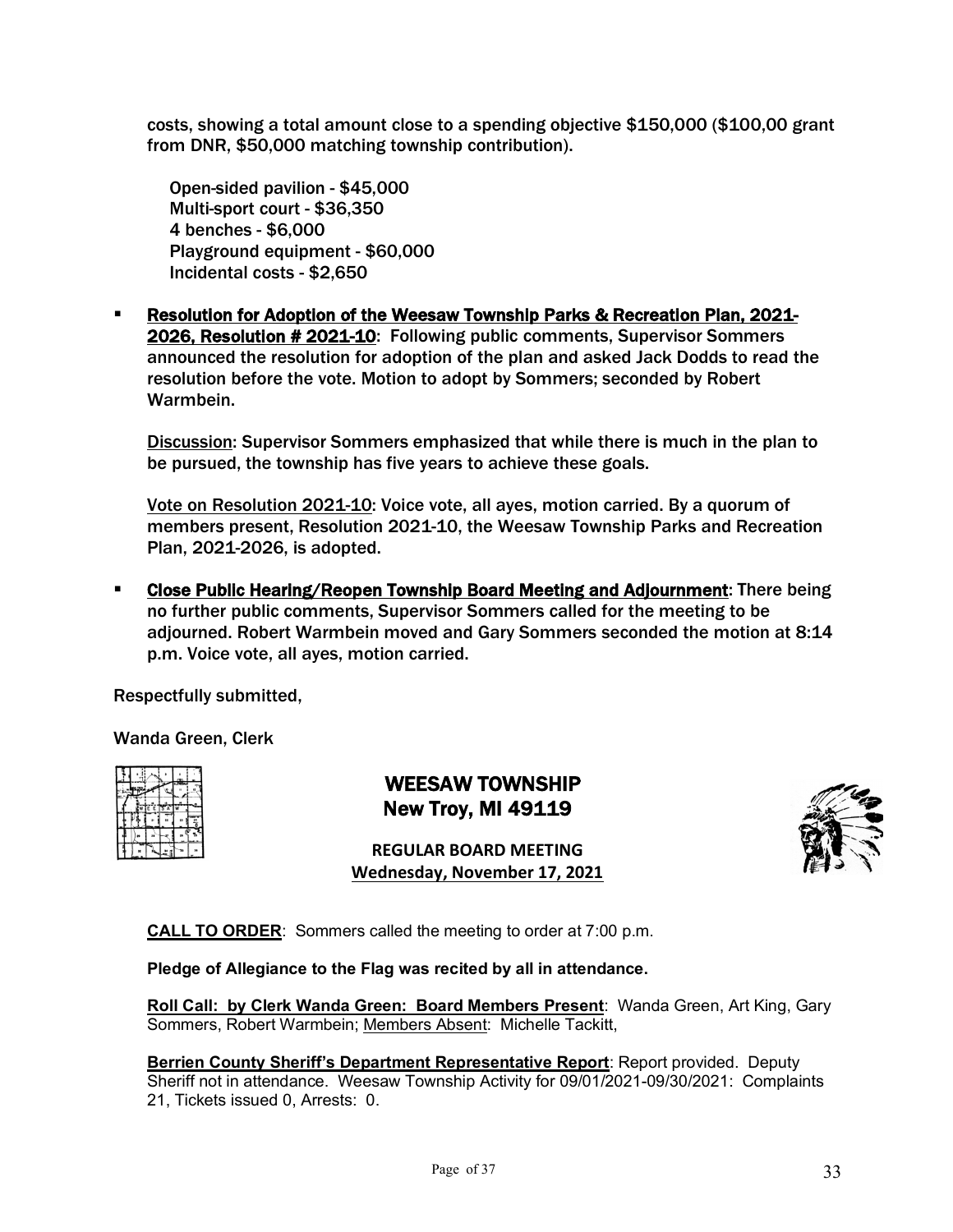**Set/Amend Agenda Items**: Motion by King, supported by Warmbein, to set the Agenda as is. Voice vote, all ayes, motion carried.

#### **Public Comments**: None.

**Approve Accounts Payables Monthly Expenditures Report**: There was a minor error in the totals, which had been corrected by Green prior to the meeting, thus motion by Warmbein, supported by King, to approve the payables as amended and showing in the Board Members packet report as follows: General fund \$14,247.86; Fire Dept. \$4,347.32, Ambulance \$2,416.34; Sewer \$6,190.57, for a Grand Total of \$27,202.09.

**Robert Krauss, Code Enforcement Officer**: Krauss provided a comprehensive written report, with results of Zoning applications approved: 3; Zoning Applications pending: 7; Code enforcement update as follows: 3 – citations issued to 3 properties, no response from bank on the other property; Pending Enforcement: 3; Discussion of other items of interest. (Report is filed under Code Enforcement/Zoning Administrator Reports in 2021 Zoning Records). 7:15 p.m. Tackitt Arrived

Continuation of Krauss: Krauss requested to purchase 20 regulation municipal civil infraction citation books at \$16.91 per book, or up to \$400. Motion by Green, supported by Warmbein, to approve the purchase of the books as requested by Krauss, up to \$400, as additional shipping charges may be required. Roll call vote, all ayes (Tackitt, Warmbein, King, Sommers, Green), motion carried.

**Fire Department Report:** Fire Chief Ted Nitz reported 5 calls. 1 Structure, 1 PI Accident, 1 Fire Alarm, 1 Utility Call power line down, 1 Manned Station due to bad weather. There were 2 meetings – 1 truck checks 1 SEMCO gas training.

Nitz requested to upgrade the post office box to the \$72 per year box. Motion by Warmbein, supported by King, to approve the larger post office box at \$72/yr. to accommodate magazines and larger parcels. Roll call vote, all ayes (Sommers, Warmbein, King, Tackitt, Green), motion carried. Nitz also requested to advertise sale of the old Husqvarna Fire Dept. Chain Saw that was purchased by the Fire Dept. years ago. It will be posted on the website, and any monies received for it will go back to the Fire Dept. Fund.

Nitz requested to hire Gregory Nelson as a new firefighter. He is already working for another Fire Dept., thus has training. Motion by Warmbein, supported by Sommers, to hire Gregory Nelson pending favorable background check. Voice vote, all ayes, motion carried. Chief Nitz requested to use up to three Fire Trucks for delivering the Thanksgiving baskets and Santa Claus. Motion by Warmbein, supported by King, to approve using the trucks to deliver the Thanksgiving baskets and Santa Claus to the Friend of New Troy. Voice vote, all ayes, motion carried.

Present were two gentlemen Frank DeLaTorre (N. Berrien Fire Plan Coordinator and Fire Chief Mike Mattix, Div. Leader, to explain more fully the MABAS (Mutual Air Agreement with State). After a lengthy discussion by the gentlemen with questions and inquiries from board members, motion by Warmbein, supported by King to table this issue until the next meeting. It was stated that we could opt out by resolution in the future, if we so desired. Voice vote, all ayes, motion carried.

**Approve Previous Minutes**: Motion by King, supported by Sommers, to approve Special Board Minutes of 10/18/2021 (for Regular Board Meeting items), and Wednesday, 10/20/2021 2021-26 Parks & Recreation Plan Public Hearing meeting minutes. Voice vote, all ayes, motion carried.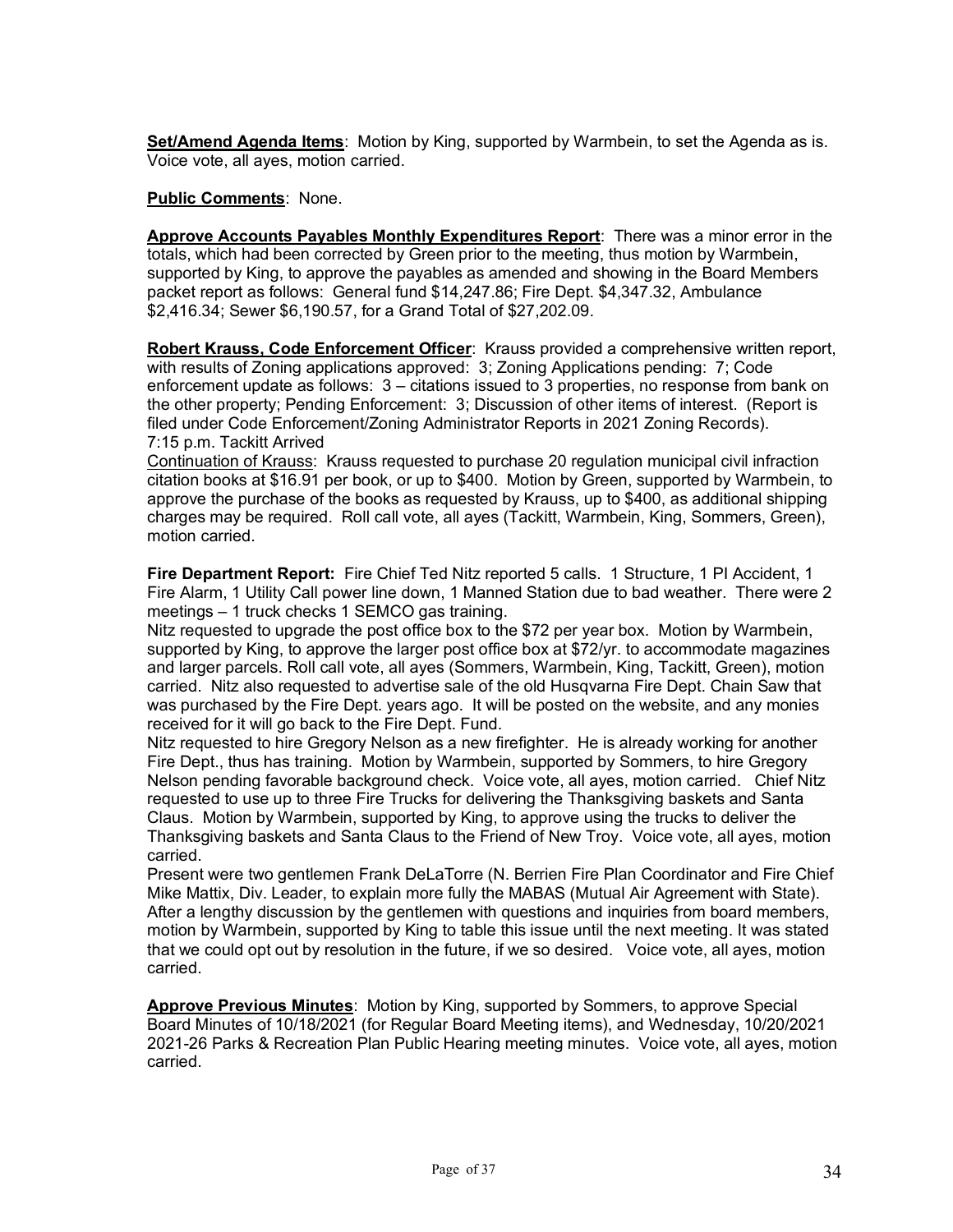**Snowplowing Bids**: There being one bid from Seeder & Co., along with their insurance certificate, motion by Warmbein, supported by Tackitt, to accept the bid from Seeder & Co. in the amount of \$370.00 per plowing/servicing of all properties -- \$100 for township hall, \$70 for Wee-Chik Cemetery, \$70 for Glendora Cemetery, \$55 for \$Mill Rd. Park, \$75 (1/2 to Weesaw Twp. and ½ to FONT) for Community Center parking lot. Roll call vote, all ayes (Tackitt, Sommers, Warmbein, King, Green), motion carried.

#### **Other Township Reports**:

Treasurer's Report: Bank balances provided by Tackitt; winter taxes are being mailed. Planning Commission: Minutes provided by Clerk Green.

Cemetery Committee: None

Roads Committee: The Weesaw Roads Plan was approved by the County and returned to the township. There was a virtual Road Dept. meeting today, which Warmbein, Sommers, and Green attended in various separate locations in the township hall.

**Extend Meeting:** at 8:30 p.m. Motion by Sommers, supported by Warmbein, to extend the meeting up to 45 minutes to 9:15 p.m. Voice vote, all ayes, motion carried.

Bridges: One bridge on Log Cabin by DeRuiter's should be examined for critical bridge. Website Committee: Proposal to add web address to township stationery (template) and to the township signs – the outdoor display cabinet and also the township sign on lawn. Motion by King, supported by Sommers, to add the website address as indicated. Voice vote, all ayes, motion carried.

Drains Committee: None.

Parks Committee: Sommers reported that the second bridge in the park has been completed. A bid for parking lot and driveway was received. Motion by King, supported by Warmbein, to attempt to secure another bid for the park driveway/parking lot. Roll call vote, all ayes, motion carried. Sommers will attempt to get another bid.

**New Business:** Assessor Angela Story requested that the township approve option 1 or option 2 of a recent requirement to post assessing records online: Option 1) Pay-per-hit. The township assumes zero cost. BS&A will charge \$2 per record payable by credit card. Taxpayers may look up their data for free. Option 2) Subscription option. The township incurs a cost of \$2,100 annually. Motion by Green, supported by Tackitt, to approve Option 1 at zero cost to township. Voice vote, all ayes, motion carried.

**Unfinished Business**: Attorney Sara Senica update – invoice received.

**Public Comments**: None at this time. Heard throughout the meeting.

**Adjourn**: Motion by Sommers, supported by Tackitt, to adjourn the meeting at 9:06 p.m. Voice vote, all ayes, motion carried.

Respectfully submitted,

Wanda Green, Clerk

| ٥ | ٦ |   |
|---|---|---|
|   |   | ő |
|   |   |   |
|   |   |   |

# WEESAW TOWNSHIP New Troy, MI 49119

**REGULAR BOARD MEETING Wednesday, December 15, 2021**

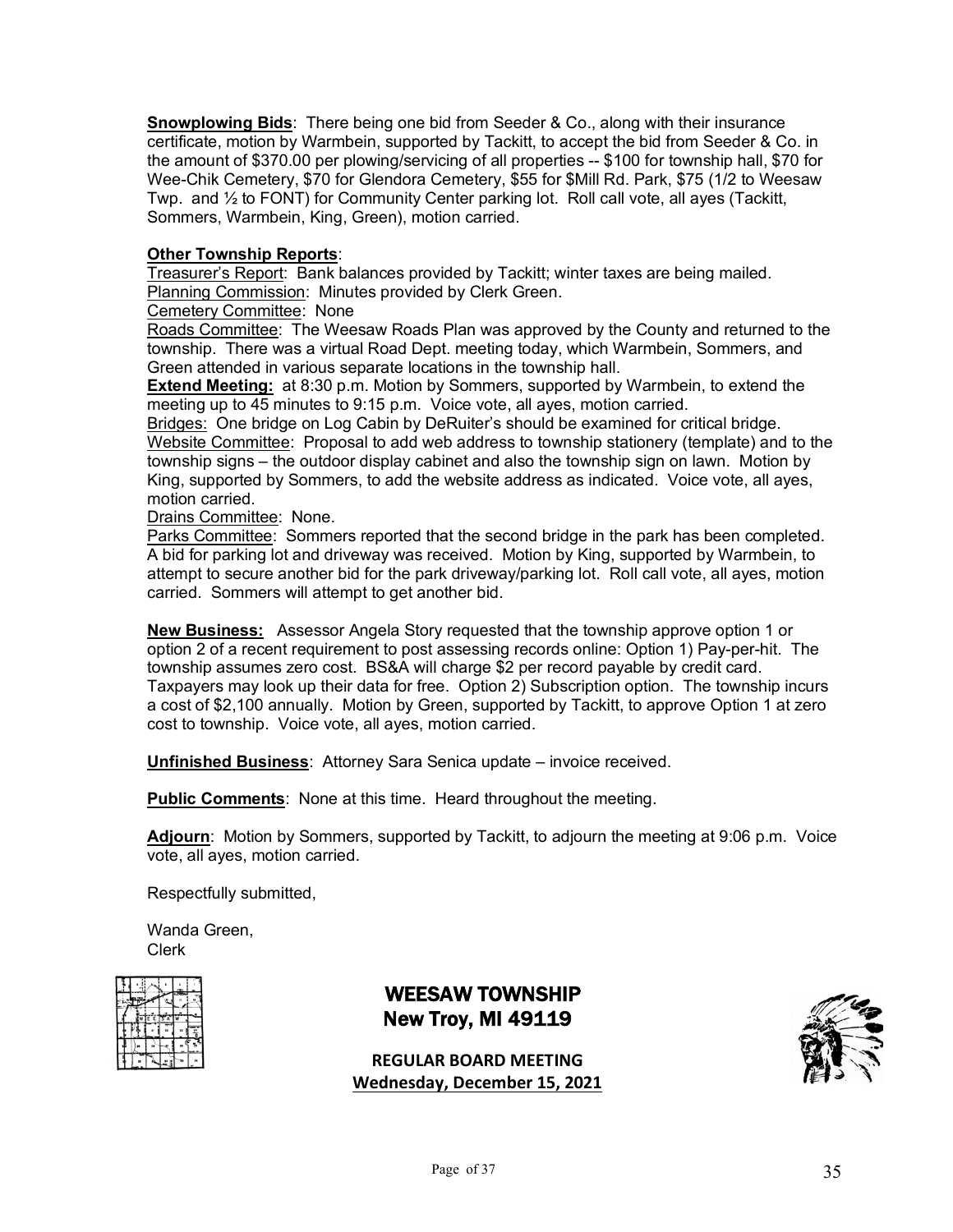**CALL TO ORDER**: Sommers called the meeting to order at 7:00 p.m.

**Pledge of Allegiance to the Flag was recited by all in attendance.**

**Roll Call: by Clerk Wanda Green: All Board Members Present**: Wanda Green, Art King, Gary Sommers, Michelle Tackitt, Robert Warmbein

**Berrien County Sheriff's Department Representative Report**: Report provided. Deputy Sheriff not in attendance. Weesaw Township Activity for 09/01/2021-09/30/2021: Complaints 16, Tickets issued 1, Arrests: 1.

**Set/Amend Agenda Items**: Motion by Sommers, supported by King, to add Seeder & Co. removal of leaves from the New Troy Cemetery to the Accounts Payables in the amount of \$2,600. Voice vote, all ayes, motion carried.

#### **Public Comments**: None.

**Approve Accounts Payables Monthly Expenditures Report**: Motion by Warmbein, supported by King, to approve the payables (with the addition of Seeder & Co. \$2,600) as follows: General fund \$19,275.08 Fire Dept. \$21,707.62, Ambulance \$2,416.34; Sewer \$5.084.54, for a Grand Total of \$48,483.58. Roll call vote, all ayes (Green, King, Sommers, Tackitt, Warmbein), motion carried.

**Robert Krauss, Code Enforcement Officer**: Krauss provided a verbal report, a number of projects have arisen. He reported that the former Backus property was discovered to be unsecured. A Sheriff secured the door but it was discovered open again. The door was secured by the bank who is in charge of the property. Tackitt requested the address of the bank as the tax bill have been returned. Krauss will provide the address. He further advised that there had been a court order for the property beside the post office, which is 30 days, and the 30 days is up tomorrow (Dec.16). The township will probably need to bid out the clean-up. Krauss will speak with the attorney next week regarding the next step in this process. Motion by Warmbein, supported by King, to start the process to getting bids to clean up the property as soon as possible. Voice vote, all ayes, motion carried. Krauss ordered ticket books at \$16.91 per book. Krauss will work on the property just down the street that is owned by the people who live in Grand Rapids as soon as he gets the ticket books in hand. Questions regarding properties in Glendora.

**Fire Department Report:** Fire Chief Ted Nitz reported 3 calls. Truck checks; no training this month.

- 1. Audit in January.
- 2. The new post office box number is 36.
- 3. Two sets of gear were received.
- 4. Motion by Warmbein, supported by King, to approve three fire trucks to deliver two Christmas baskets. Voice vote, all ayes, motion carried.
- 5. Regarding codes and access to FEMA (SAM) from Clerk, Warmbein will come in and set up this for the Fire Dept.
- 6. Motion by Warmbein, supported by Sommers, to accept \$40 for 4 obsolete radios, per Sunny Communications proposal of their value, with the radios to be donated by the purchaser to Cass County Dive Team. Roll call vote, all ayes (Warmbein, Sommers, King, Tackitt, Green), motion carried.
- 7. AFG Grant Several townships went in together to get new air packs 5% match. We are looking at 15; which would be \$6,750 total match. Motion by Warmbein, supported